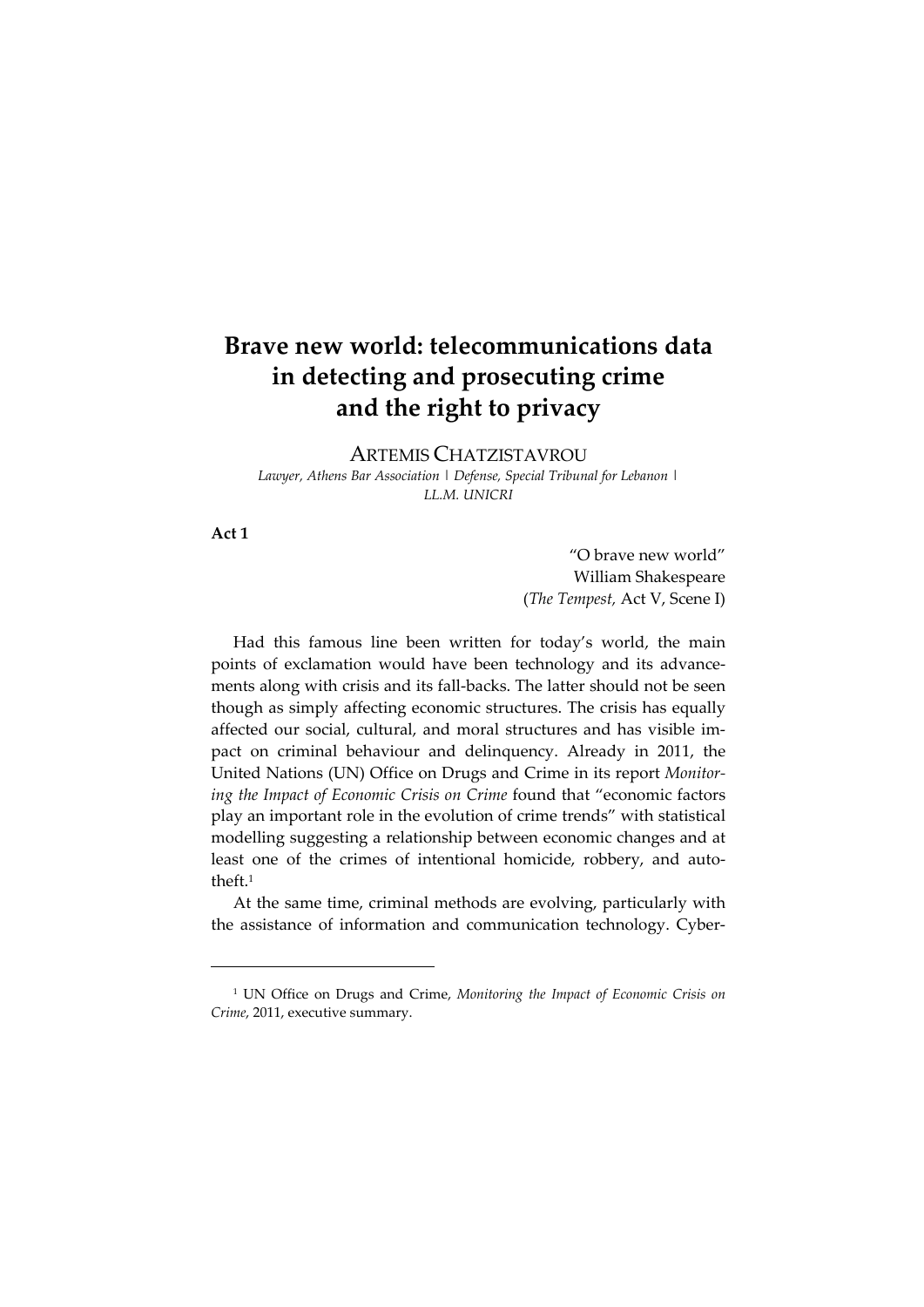crime walks hand in hand with traditional crime, forming the new category of "cyber-enabled crime".<sup>2</sup> However, this paper will not address the trending criminal modus operandi; instead it will examine how technologically advanced methods of crime prevention, detection, analysis and prosecution function and what challenges such methods present for the right to privacy.

A homicide, a terrorist attack or an auto-theft is committed: instinctively it is assumed that the perpetrator(s) must have had at least a classic mobile phone – even old‐fashioned – either in use or simply in possession. Such an assumption can be confirmed by recent figures of the International Telecommunication Union according to which 99.7% of world's population has a mobile‐cellular telephone subscription.3 The relevance between crime and telephone usage may not be immediately apparent but takes shape when related to crime detection.

In the usual course of their commercial enterprise, the telecommunication service providers collect data from the mobile phone activity within their network with a view to serve their commercial purposes. By way of illustrative example, billing, profit making or system manag‐ ing would not be possible without the collection of such data. It is evident that this data is collected and retained with a very specific and limited purpose. However the collection of data has reached such an extent that it is reasonable to claim that "in 2016 it would seem that much more data is held on the individual by corporations than that held by the state".4

The state, realising the vastness of this pool of information and its potential usefulness for other purposes, has begun requesting and ob‐

<sup>&</sup>lt;sup>2</sup> See http://www.interpol.int/Crime-areas/Cybercrime/Cybercrime, last accessed 11 November 2016.

<sup>3</sup> International Telecommunication Union, 'Key 2005‐2016 ICT data for the world, by geographic regions and by level of development, for mobile-cellular telephone subscriptions'.

<sup>4</sup> UN Office of the High Commissioner for Human Rights, 'Report of the Special Rapporteur on the right to privacy', Joseph A. Cannataci, A/HRC/31/64, 8 March 2016, para. 9.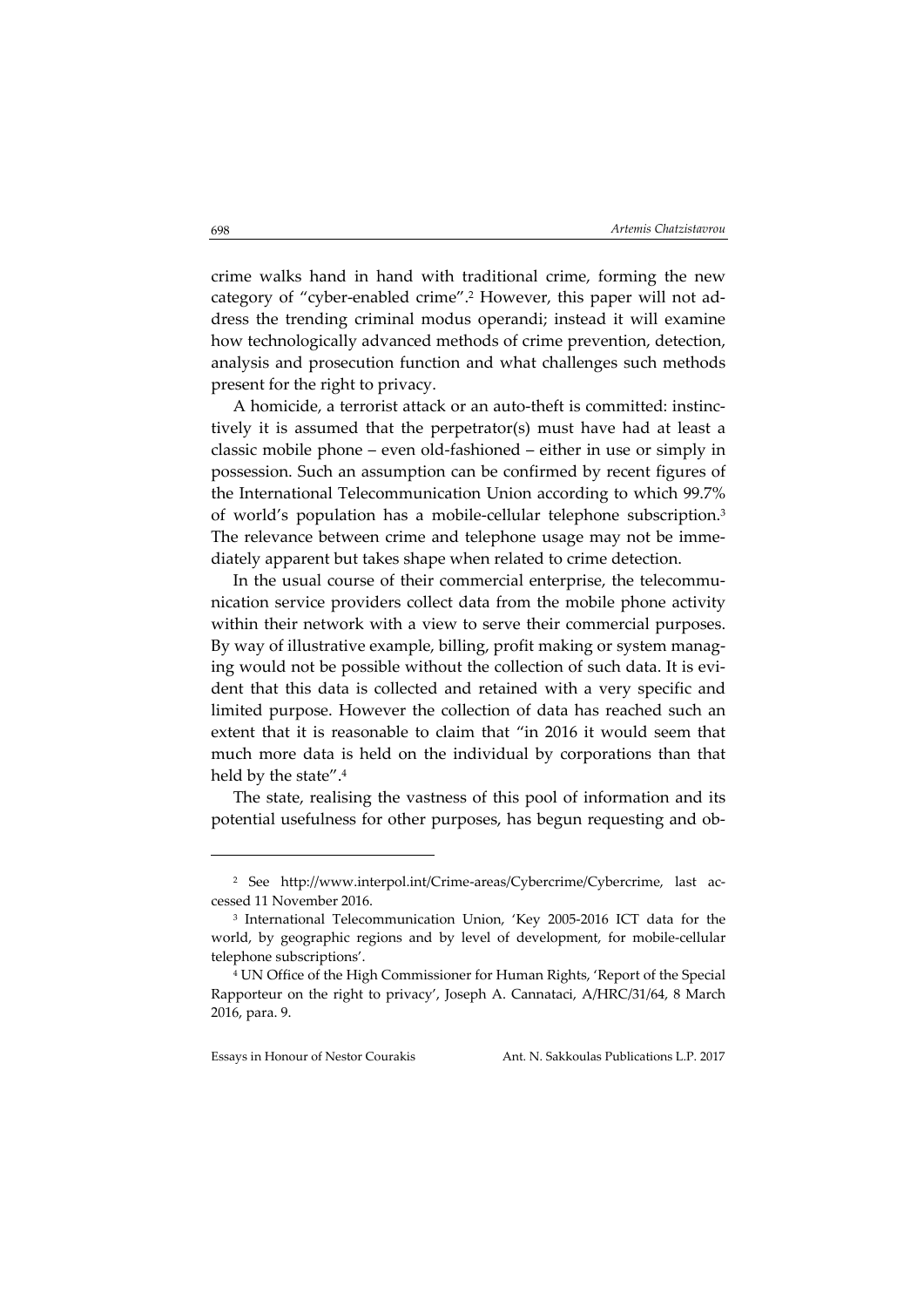taining access to telecommunications data – call data records in par‐ ticular – with a view to assist criminal investigations or to use them as evidence in judicial proceedings. The following circular phenomenon is observed: citizens through their subscription to telecommunication service providers and the use of mobile phones provide their data to these companies. The latter provide them to governmental institutions, who in turn use them against a certain number of citizens (suspects, accused) for the security of the majority of citizens; but also to the det‐ riment of their right to privacy.

Crime detection, prevention and prosecution seem new – brave new. However, this bravery is clearly affecting an old concept: the right to privacy. As it has been emphatically stated "[p]rivacy has never been more at the forefront of political, judicial and personal consciousness than in 2016".5

Putting aside the contractual expectations of the subscribers to the telecommunications service providers, mobile phone users also have a reasonable expectation of respect to their privacy rights. The collection, retention and further use of call data records and of any accompanying personal data contain information that affect the right to privacy of those whose data has been recorded. Since the subsequent use of data surpasses the limited initial commercial scope of their collection, there is a need for regulation of this practice on a clear and solid legal basis. The mere fact that such information may assist and facilitate crime prevention and detection and judicial proceedings does not automatically legitimise it. As a significant number of the world's population has a mobile phone subscription, the data collected will most likely relate to people that have no connection to any crime. Any ordinary citizen's telecommunication records could end up being analysed by in‐ vestigators in a manner that could be excessively intrusive, dispropor‐ tionate, and even unnecessary. Recently, the problematic of the collec‐ tion of call data records was described by the UN High Commissioner for Human Rights as a very serious interference with the right to pri‐

<sup>5</sup> Report of the Special Rapporteur, para. 48.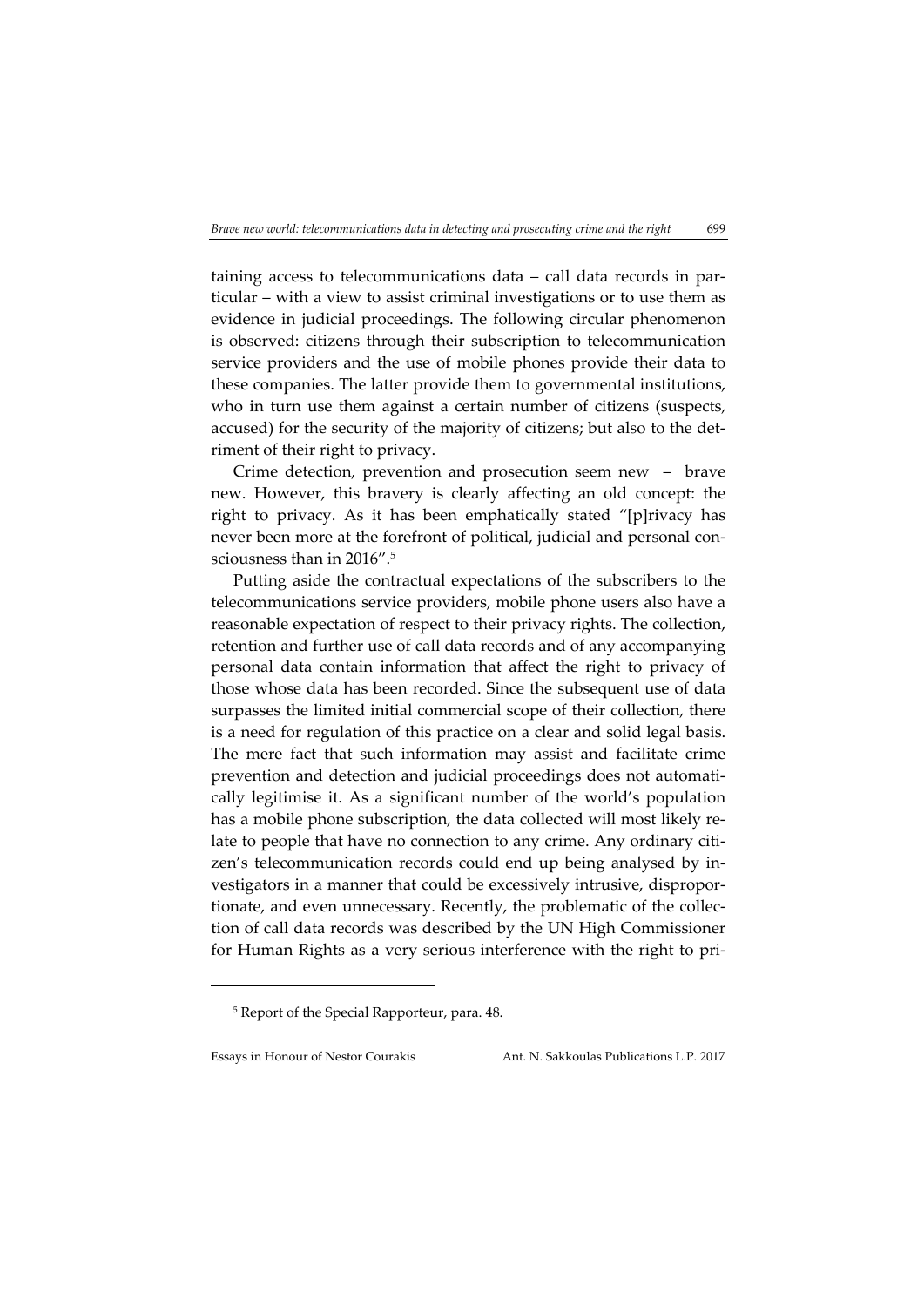vacy.<sup>6</sup>

This paper will firstly make an effort to define the two major components at stake: telecommunications data records collected and used for crime detection and prosecution and privacy. The latter will be further analysed in relation to the relevant existing general legal frame‐ work about its core notion and its limitations. Recent practice in domestic and international level will shed more light by focusing on the interplay specifically between the use of call data records as evidence and privacy. There remains, however, a question though to be answered: are we brave enough?

## **Act 2: Defining Bravery**

#### 1. *Telecommunications data*

Before embarking on further discussion, it is important to define which data is described by the term telecommunications data that is usually requested from the telecommunication service providers and used for investigation and prosecution. At the outset, it has to be noted that this analysis does not concern the content of telecommunications or the practice of call interceptions and wire‐tapping. The term tele‐ communications data is used with reference to the so-called "call data records" that are mere metadata linked to the mobile phone activity. In an effort to draw the line in relation to the content of the telecommunications, these are data "about the telecommunications", not the com‐ munication itself.7 Call data records are also known under the term traffic data and comprise of the following categories of information: i) source and destination of a communication (number of the caller and of the receiver of the call; ii) date, time and duration of a communication; iii) type of a communication (voice call or Short Message Service (SMS)); iv) the International Mobile Equipment Identity (IMEI) number

<sup>6</sup> UN, Office of the High Commissioner for Human Rights, Report of the Office of the UN High Commissioner for Human Rights, 'The right to privacy in the digital age', A/HRC/27/37, 30 June 2014, para. 20.

<sup>7</sup> *Ibid*., para. 19.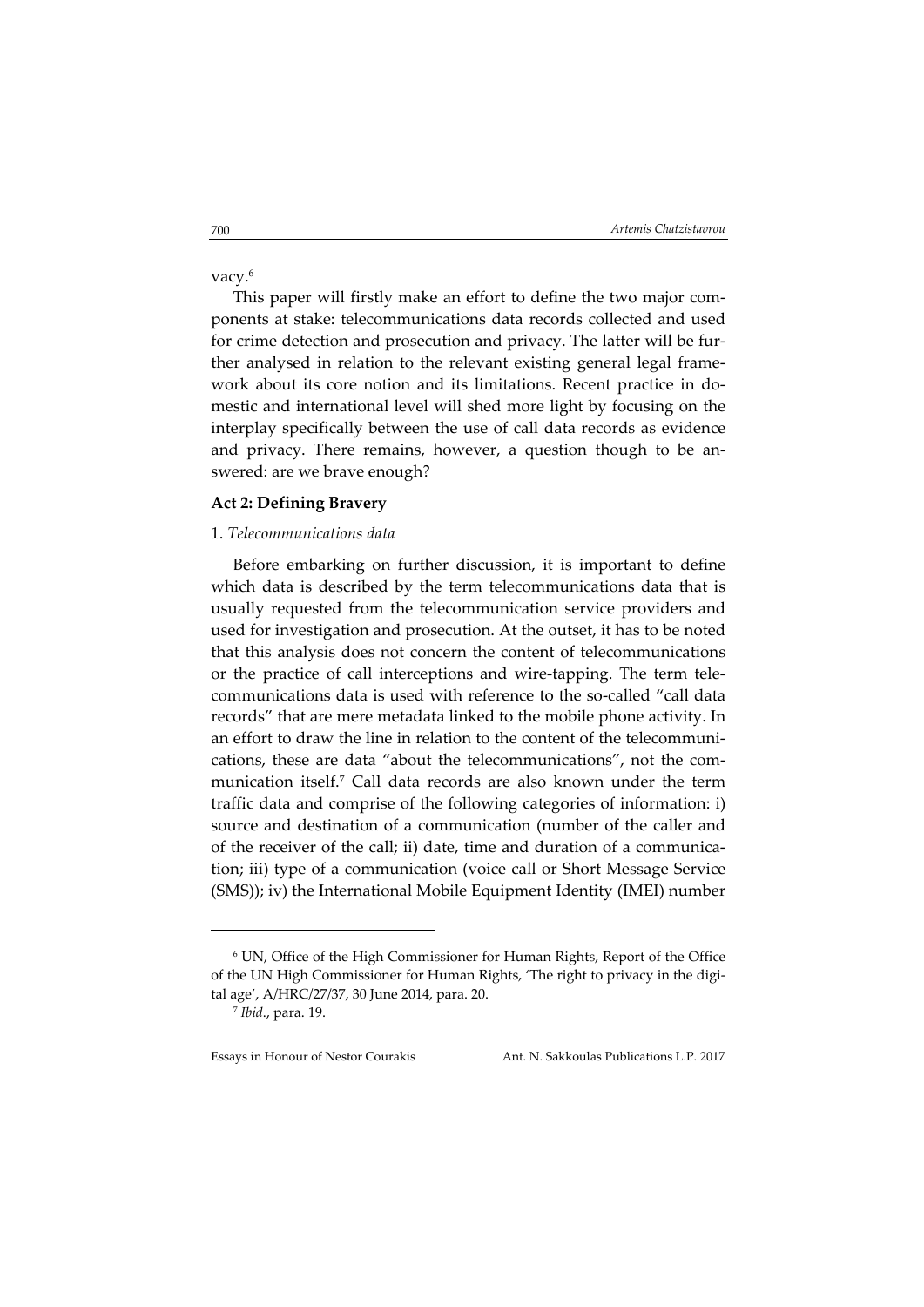that allows the identification of the communication equipment; and v) the cell tower sector that handled the communication (usually at the start of the call or both at the start and end).<sup>8</sup>

The telecommunications service providers maintain also files containing the predicted coverage of the cell towers of their network for system managing reasons. Such files when combined with the metadata regarding the cell tower handling the call can, under certain conditions, demonstrate even in approximation the purported location of the caller. Along with this set of data, the telecommunications provid‐ ers keep databases that link the specific phone number to identifying personal data, such as names, addresses, even bank account numbers (subscribers' databases).

A combination of the traffic data, the predicted coverage and the subscribers' information can result in pinpointing a specific mobile phone and its user as being approximately located in an area at a certain date and time. It becomes obvious that such data is a powerful tool at the hands of enforcement authorities. What further militates for a cautious and regulated use is the fact that they are automatically processed when provided by the telecommunication service providers.

## 2. *Privacy*

## CORE CONTENT

Even if there is universal recognition that the right to privacy is fundamental in the human rights arsenal, to date there is no universally accepted and binding definition of the concept. Linked to human dignity and freedom, the right to privacy guarantees that people are free from unreasonable intrusions into their lives, property and correspondence. From a human rights law theoretical perspective, it belongs to the negative rights, with its holders being entitled to enjoy this right

<sup>8</sup> See for example: European Union (EU), Directive 2006/24/EC on the retention of data generated or processed in connection with the provision of publicly avail‐ able electronic communications services or of public communications networks and amending Directive 2002/58/EC, 15 March 2006, Article 5.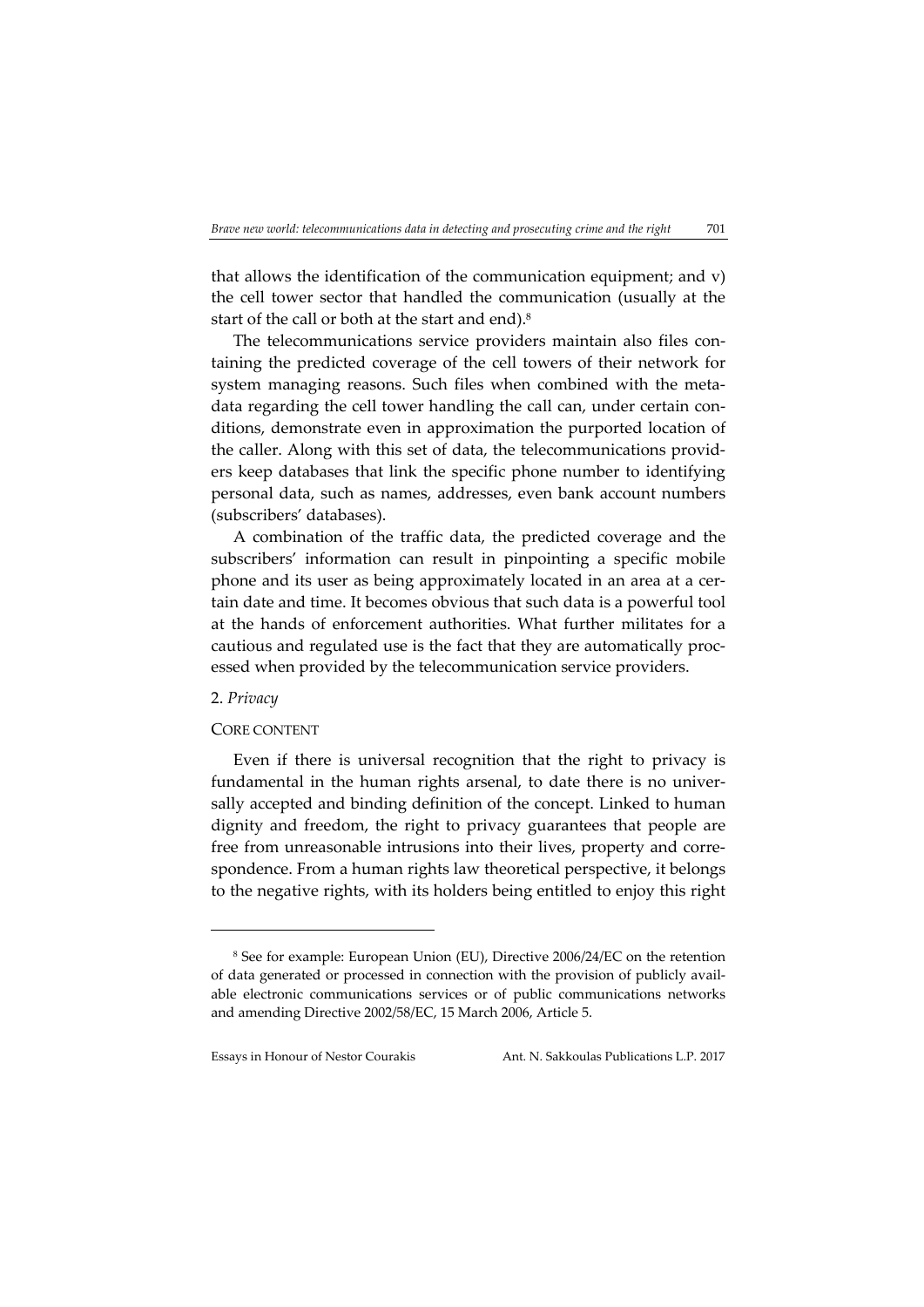without interference emanating from the state, but also from natural or legal persons.9 However, as it will be further explored, privacy is not unlimited. The lack of clear definition though covers both its aspects; that of its core content and that of the permissible limitations.

There exists a plethora of international legal instruments safeguard‐ ing the right to privacy. In international law, article 12 of the Universal Declaration on Human Rights<sup>10</sup> and article 17 of the International Covenant on Civil and Political Rights (ICCPR) provide the basic, however not binding, legal framework.<sup>11</sup> In particular, article 17 of ICCPR provides:

1. No one shall be subjected to arbitrary or unlawful interference with his privacy, family, home or correspondence, nor to unlawful attacks on his honour and reputation.

2. Everyone has the right to the protection of the law against such interference or attacks.

With a view to interpret article 17, in 1988 the UN Human Rights Committee (UN HR Committee) issued General Comment 16. The right to privacy is described therein as encompassing a range of inter‐ ests, including the privacy of communications.12

In its recent resolution 28/16 entitled "[t]he right to privacy in the digital age", the UN HR Committee established the mandate of the Special Rapporteur on the right to privacy for three years, emphasizing how challenging can be the protection of the right to privacy due to the rapid development of information technology.<sup>13</sup> Pursuant to this reso-

<sup>9</sup> UN HR Committee, CCPR General Comment No. 16: Article 17 (Right to Pri‐ vacy), 'The Right to Respect of Privacy, Family, Home and Correspondence, and Protection of Honour and Reputation', 8 April 1988, para. 1.

<sup>&</sup>lt;sup>10</sup> UN General Assembly, Universal Declaration of Human Rights, 10 December 1948, 217 A (III), article 12.

<sup>&</sup>lt;sup>11</sup> UN General Assembly, International Covenant on Civil and Political Rights, 16 December 1966, UN Treaty Series, vol. 999, p. 171, article 17.

<sup>12</sup> UN HR Committee, CCPR General Comment No. 16: Article 17 (Right to Pri‐ vacy), 'The right to respect of privacy, family, home and correspondence, and protection of honour and reputation', 8 April 1988, para. 8.

<sup>13</sup> UNHRC, Resolution 28/16, 'The right to privacy in the digital age',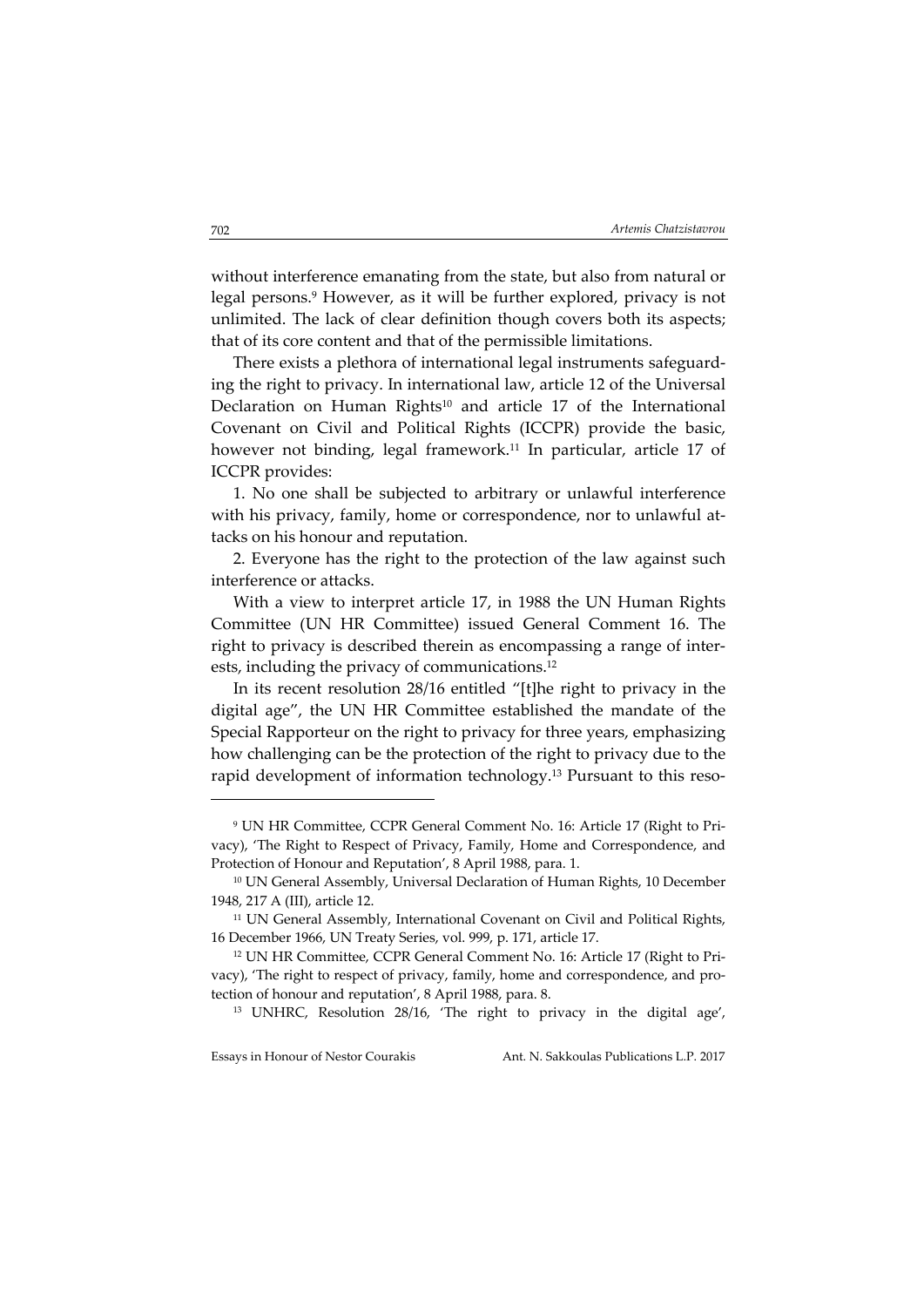lution, the Special Rapporteur will report annually to the UN HR Com‐ mittee, after studying trends and challenges for the right to privacy and will make recommendations in that regard.14

At a regional level, the right to privacy is also included in article 8 of the European Convention on Human Rights (ECHR),<sup>15</sup> articles 7 and 8 (in particular for personal data) of the Charter of Fundamental Rights of the EU,16 and article 11 of the American Convention on Human Rights.17 National legislations also form part of the protective frame‐ work. In many states this protection is afforded by the Constitution,<sup>18</sup> by Charters of Rights,<sup>19</sup> by other legislation,<sup>20</sup> or by more specific legislation focusing solely on the right to privacy.<sup>21</sup>

## **LIMITATIONS**

However, an *a contrario* reading of Article 17 of the ICCPR demon‐ strates that the right to privacy is not absolute. The protection offered is against "arbitrary or unlawful" interferences, requiring an assessment on a case-by-case basis. Article 8 of ECHR provides a more enlightening enumeration of exceptions. Interferences with the right to privacy are permissible when they are in accordance with the law and are necessary in a democratic society in the interests of national security, public safety, or the economic well‐being of the country, for the prevention of disorder or crime, for the protection of health or morals,

<u> Andrew Maria (1989)</u>

Essays in Honour of Nestor Courakis Ant. N. Sakkoulas Publications L.P. 2017

A/HRC/28/L.27, 24 March 2015, para. 4. <sup>14</sup> Ibid.

<sup>&</sup>lt;sup>15</sup> Council of Europe, European Convention for the Protection of Human Rights and Fundamental Freedoms, as amended by Protocols Nos. 11 and 14, 4 November 1950, ETS 5, article 8.

<sup>&</sup>lt;sup>16</sup> EU, Charter of Fundamental Rights of the European Union, 26 October 2012, 2012/C 326/02, articles 7 and 8.

<sup>&</sup>lt;sup>17</sup> Organization of American States, American Convention on Human Rights, 'Pact of San Jose', 22 November 1969, article 11.

<sup>18</sup> United States, Amend. IV, Constitution; Belgium, Article 22, Constitution.

<sup>19</sup> Canada, Canadian Charter of Rights and Freedoms, section 8.

<sup>20</sup> France, Civil Code, Article 9.

<sup>21</sup> New Zealand, Privacy Act 1993, 17 May 1993.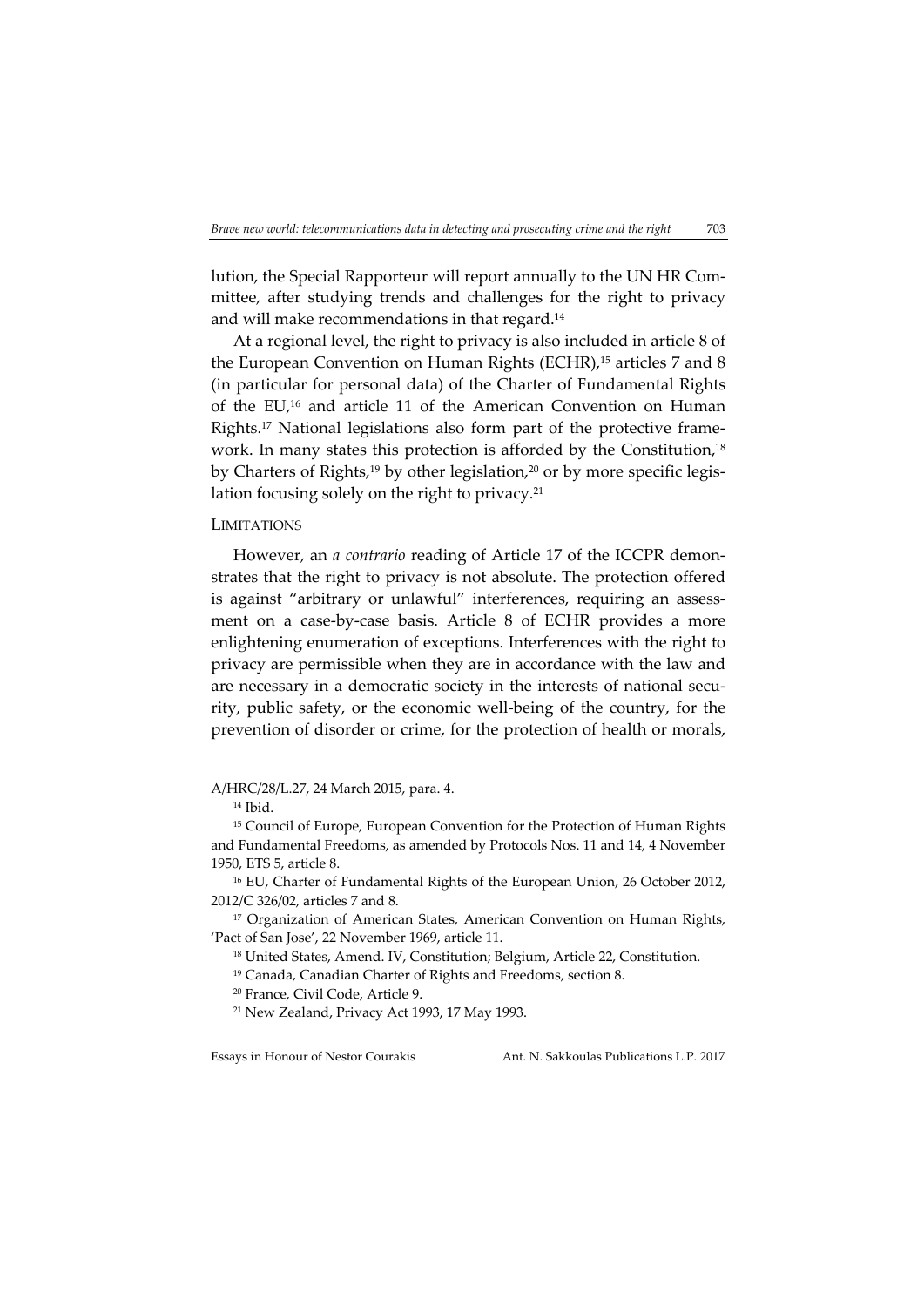or for the protection of the rights and freedoms of others.<sup>22</sup>

The European Court of Human Rights (ECtHR) and the UN HR Committee have also interpreted the non‐absolute character of privacy and held that permissible restrictions to the right to privacy must re‐ spect certain guarantees.<sup>23</sup> It appears as common ground that the restriction must be provided for by law, and be necessary in the circumstances and proportionate in relation to the legitimate aim pursued.<sup>24</sup> In essence, the principles of legality, necessity and proportionality are providing guidance when determining whether an interference with the right to privacy is permissible or not.

It is the responsibility of the domestic legislator to enact such laws that provide the appropriate guarantees to prevent any use of personal data that is not consistent with these principles. As relevant ECtHR jurisprudence highlights, such a need is even more acute when related to personal data subject to automatic processing; in particular, when they are used for law enforcement purposes.<sup>25</sup> The domestic law should assure that personal data are relevant and non‐excessive in relation to the purpose for which they are registered and that there are guarantees protecting against the improper and abusive use.26

## CONTROL OF LIMITATIONS

Who is the competent authority to make a determination as to whether an interference with the right to privacy is not arbitrary and lawful? Actions of the executive authorities that interfere with privacy must be scrutinised by an independent and impartial authority, to

<sup>22</sup> ECHR, article 8.

<sup>23</sup> ECtHR, *Malone* v. *United Kingdom*, 2 August 1984, *inter alia* paras 80, 82; UN HR Committee, *CCPR General Comment No. 16: Article 17 (Right to Privacy), The Right to Respect of Privacy, Family, Home and Correspondence, and Protection of Honour and Reputation*, 8 April 1988, para. 8.

<sup>24</sup> ECtHR, *Uzun v. Germany*, 2 September 2010, paras 77‐81. See UN HR Com‐ mittee, General Comment 31, 'Nature of the general legal obligation on state party to the Covenant', CCPR/C/21/Rev.1/Add. 13, 24 May 2004, para. 6.

<sup>25</sup> ECtHR, *S and Marper* v. the *United Kingdom*, 4 December 2008, para. 103.

<sup>26</sup> ECtHR, *Brunet* v. *France*, 18 September 2014, para. 35.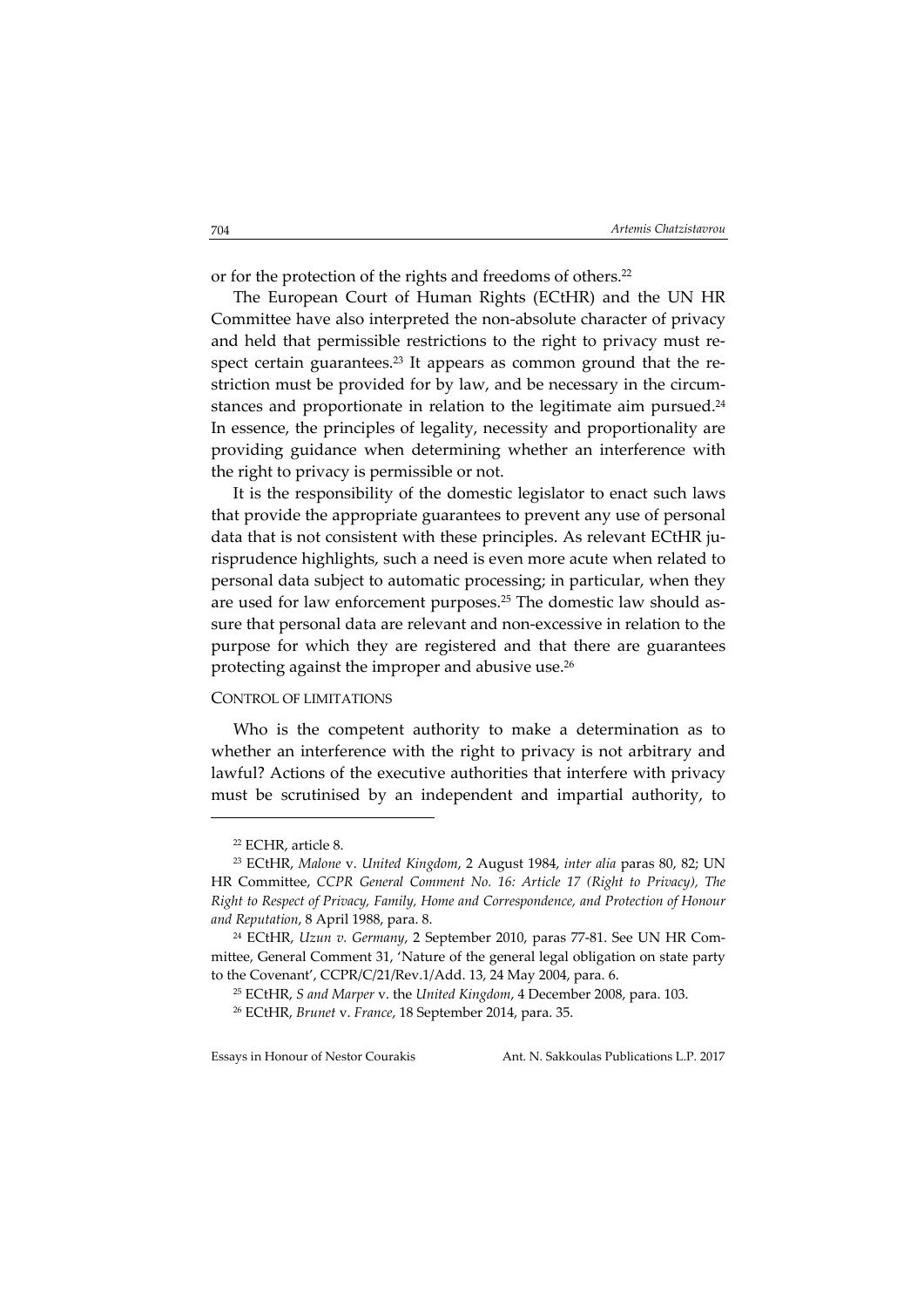which the individual whose privacy is at stake can have access. It would be for the state to prove that interference is permissible. According to jurisprudence, this is the case "[e]ven where national security is at stake, [as] the concepts of lawfulness and the rule of law in a democ‐ ratic society require that measures affecting fundamental human rights must be subject to some form of adversarial proceedings before an independent body competent to review the reasons for the decision and relevant evidence".27

Elaborating further on the characteristics of the control, according to the jurisprudence of ECtHR, it has to be an "effective control" taking into account the guiding principles of legality and necessity, for example in relation to an investigative measure.28 Such an effective control can only be assured by the judiciary, [as] the judicial control is the one offering the best guarantees of independence, impartiality, and a proper procedure.29 Interestingly enough, a Prosecutor who receives instructions and reports to a minister, cannot be considered as independent vis-a-vis the executive authorities.<sup>30</sup>

The aforementioned automatic processing of the data is also relevant in relation to the importance of effective control of the limitations to privacy and of the controlling authority; in particular, in relation to telecommunications data.

## **Act 3: How the Brave New World Functions**

The collection and retention of telecommunications data, but also their subsequent use in criminal investigations and proceedings constitute a certain interference with the right to privacy. The UN Human Rights Council (UNHRC) recognised that "certain types of metadata, when aggregated, can reveal personal information and can give an insight into an individual's behaviour, social relationships, private pref‐

<sup>27</sup> ECtHR, *Al Nashif* v. *Bulgaria*, 20 June 2002, para. 123.

<sup>28</sup> ECtHR, *Brunet* v. *France*, 18 September 2014, paras 35‐36.

<sup>29</sup> ECtHR, *Uzun* v. *Germany*, 2 December 2010, paras. 71‐72; ECtHR, *Klass and others* v. *Germany*, 6 September 1978, para. 55.

<sup>30</sup> ECtHR, *Moulin* v. *France*, 23 November 2010, para. 57.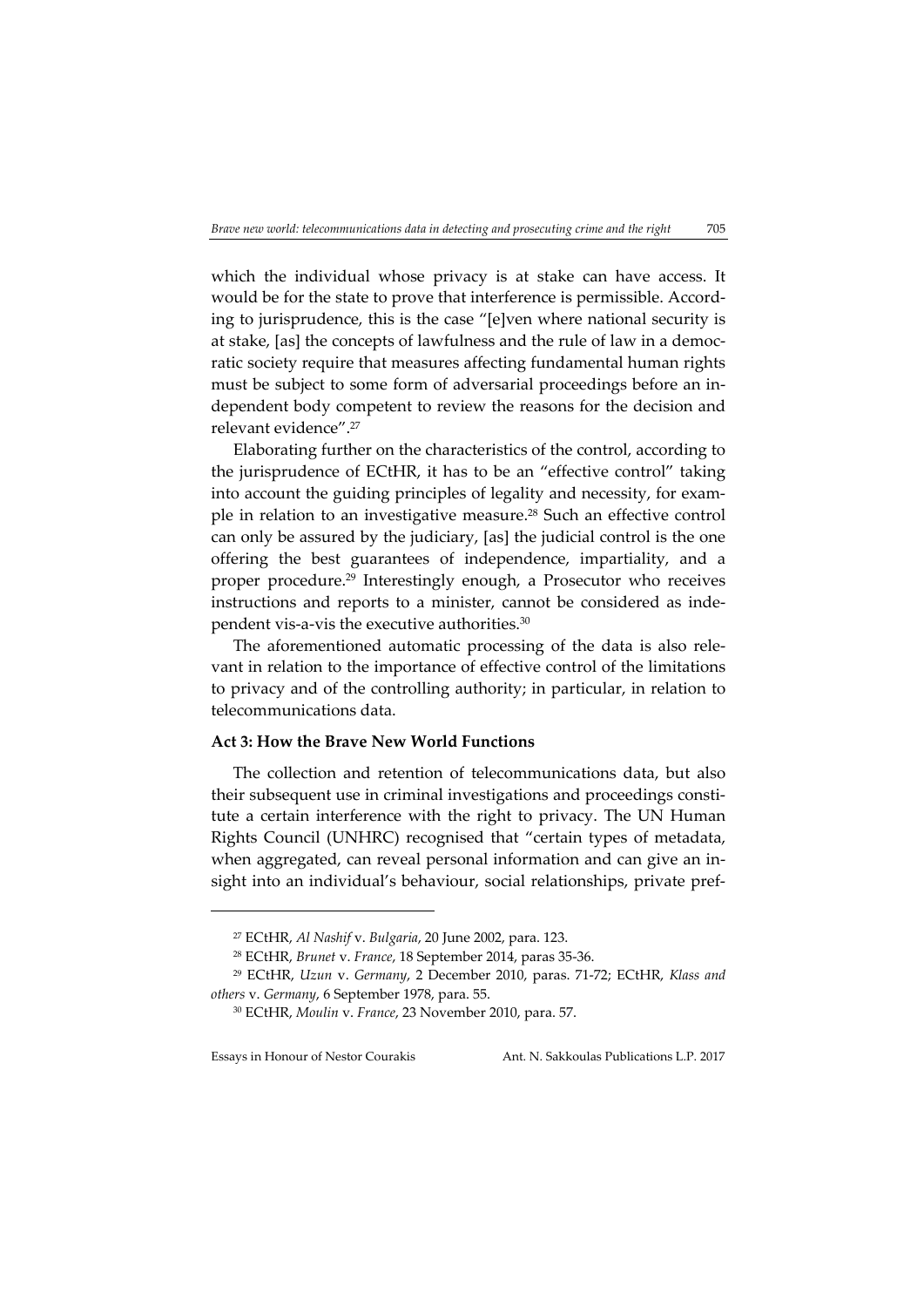erences and identity.31 In this vein, it is evident that any registration of telecommunication data can interfere with privacy, regardless of whether they are actually used for investigation or prosecution.

As such actions risk to be characterised as arbitrary or unlawful in‐ terference, the case‐by‐case assessment becomes of relevance. With a view to guarantee that such interferences are not arbitrary or unlawful, international and domestic jurisdictions have defined specific requirements for the collection and retention and for the admissibility of telecommunications data in criminal proceedings.

There follows a selection of recent examples that deal with the in‐ terplay between the use of telecommunications data and the right to privacy. Each of the cases is selected with a view to provide trends in domestic, regional, and even international criminal justice systems. In particular, they provide interesting insights on the permissible limitations of the right to privacy in relation to the collection and use of tele‐ communications data in criminal investigations and proceedings. These insights could contribute to establishing a more solid framework regulating the functioning of this brave new world.

## 1. *ECtHR*

The ECtHR has dealt with many cases in relation to Article 8 of the ECHR and as can be seen above has essentially provided the basis of the interpretation and application of the right to privacy. It has not yet addressed the conflicting situation between privacy and the collection and use of telecommunications data in criminal proceeding, but has found that a number of comparable measures interfere with the right to privacy. The ECtHR even found that the existence of legislation pro‐ viding the possibility of communications information being captured constitutes interference with privacy.32

Currently pending, *Ćalović* v. *Montenegro* (no. 18667/11) is the first

<sup>31</sup> UNHRC, Resolution 28/16, 'The right to privacy in the digital age', A/HRC/28/L.27, 24 March 2015, p. 3.

<sup>32</sup> ECtHR, *Weber and Saravia*v. *Germany*, 29 June 2006, para. 78; ECtHR, *Malone v. UK*, 2 August 1984, para. 64.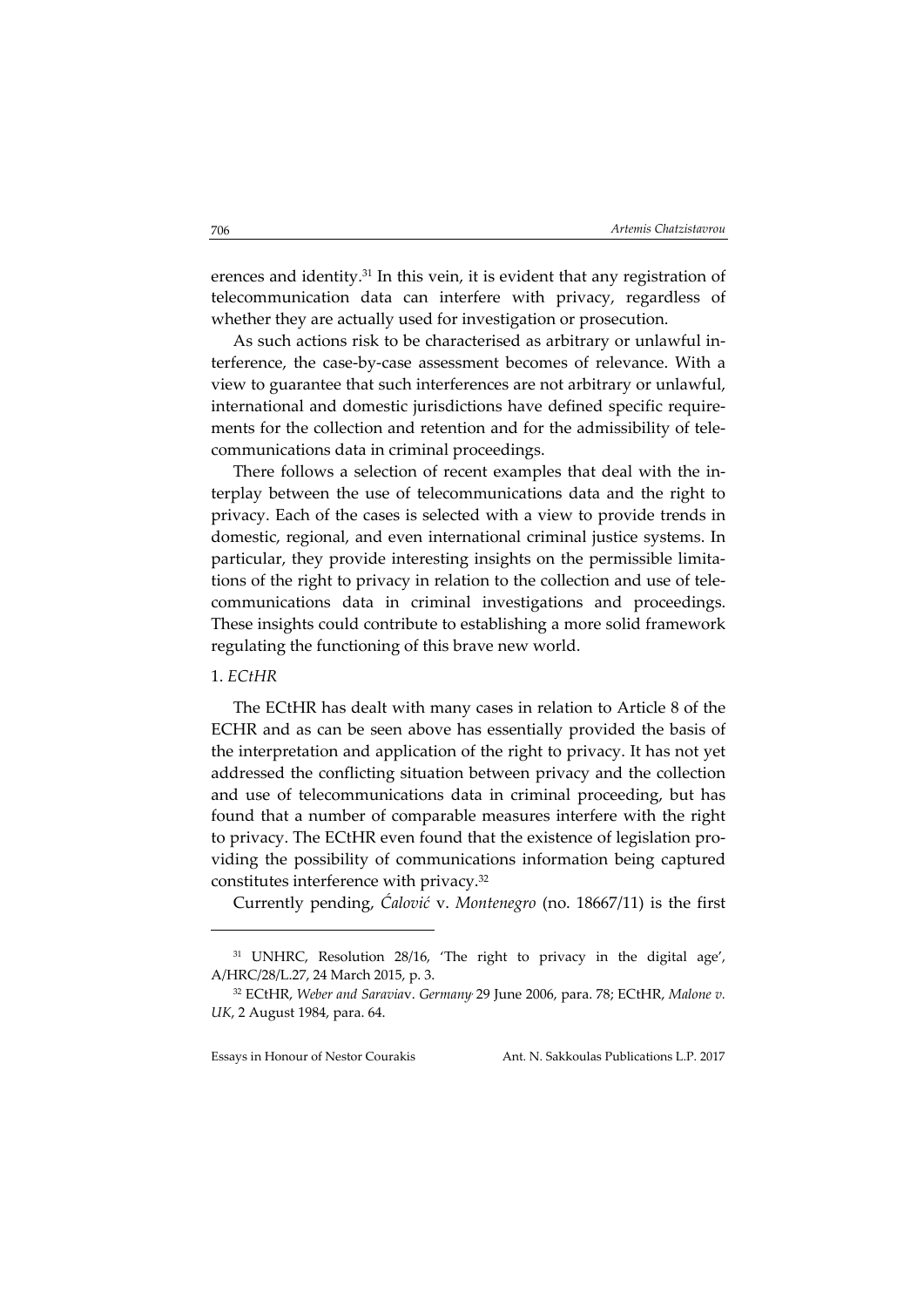707

case before the ECHR concerning the right to privacy against the use of telecommunications data in criminal proceedings. The applicant filed her complaint in 2011 under Article 8 of the ECHR in relation to the powers of the police to access directly all data of the mobile telecom‐ munication provider to which she is subscribed, therefore including her own, in an uncontrolled manner.<sup>33</sup> Earlier this year, the ECtHR communicated certain questions to the parties, including whether there has there been a violation of the applicant's right to respect for her private life, contrary to Article 8; and in the affirmative whether the interference with her right to respect for her private life was in accordance with the law and necessary in terms of Article 8 of the ECHR.<sup>34</sup>

## 2. *EU*

In the realm of the legal order of the EU, there have been efforts to regulate the collection and retention of data for law enforcement purposes. The regulatory framework is mainly to be found in three key Di‐ rectives adopted over a period of ten years, with the extent of regulation gradually evolving. Already in 1995, Directive No. 95/46/EC was adopted with a view to regulate the protection of individuals with re‐ gard to the processing of personal data and the free movement of such data.35 Directive No. 2002/58/EC came to complement 95/46/EC in rela‐ tion to the protection of personal data in the electronic communications sector (EU e Privacy Directive) with a view to harmonise the provisions of the Member States so as to ensure an equivalent level of pro‐ tection of the right to privacy and to confidentiality.36 According to the

<sup>33</sup> ECtHR, *Ćalović* v. *Montenegro*, 31 March 2016.

<sup>34</sup> *Ibid.,* question 2.

<sup>35</sup> EU, Directive 95/46/EC of the European Parliament and of the Council of 24 October 1995 on the protection of individuals with regard to the processing of per‐ sonal data and on the free movement of such data, 24 October 1995, Article 1.

<sup>36</sup> EU, Directive 2002/58/EC of the European Parliament and of the Council of 12 July 2002 concerning the processing of personal data and the protection of privacy in the electronic communications sector (Directive on privacy and electronic communications), 12 July 2002, Article 1.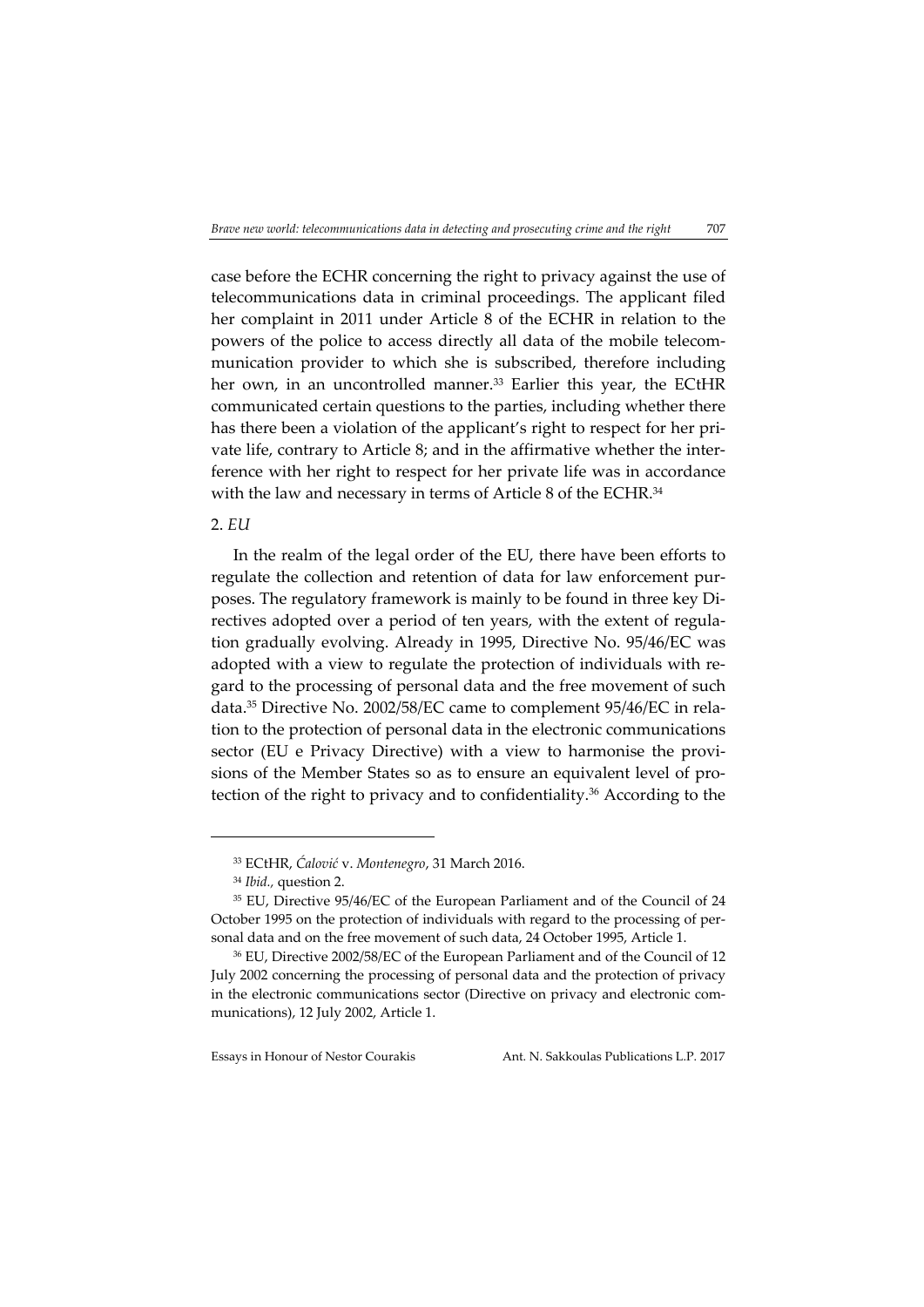e Privacy Directive, EU Members are required to ensure the confidenti‐ ality of telecommunications and traffic data through national legisla‐ tion. Furthermore, the traffic data shall be erased when they are no longer needed for the purpose of the transmission of the communication. The Directive allows restrictions, but only when they constitute a necessary, appropriate and proportionate measure within a democratic society to safeguard national security, defence, public security and the prevention, investigation, detection and prosecution of criminal of‐ fences or of un authorised use of the electronic communication system $37$ 

In 2006, the highly controversial Directive No. 2006/24/EC was adopted (Data Retention Directive), requiring telecommunication service providers to retain certain categories of data in order to ensure that they are available for the purposes of the investigation, detection and prosecution of serious crime.38 The providers are obliged to retain data necessary to trace and identify the source and the destination of a communication for a period of six months and up to two years.<sup>39</sup>

Later that year, the Court of Justice of the EU (CJEU) was seized of a question referred by the High Court of Ireland for a preliminary ruling on the validity of the Data Retention Directive. Digital Rights Ireland Ltd brought an action against two ministers of the Irish Government submitting that the Irish authorities unlawfully processed, retained and exercised control over data related to the communications of the mobile phone number owned by it.

In its landmark judgment of 8 April 2014, the Grand Chamber of the CJEU held that communications metadata "taken as a whole may al‐ low very precise conclusions to be drawn concerning the private lives

<sup>&</sup>lt;u> Andrew Maria (1989)</u> <sup>37</sup> *Ibid*., Articles 5‐6 and 15.

<sup>&</sup>lt;sup>38</sup> European Union (EU), Directive 2006/24/EC on the retention of data generated or processed in connection with the provision of publicly available electronic communications services or of public communications networks and amending Di‐ rective 2002/58/EC, 15 March 2006, Articles 1 and 3.

<sup>39</sup> *Ibid.*, Article 6.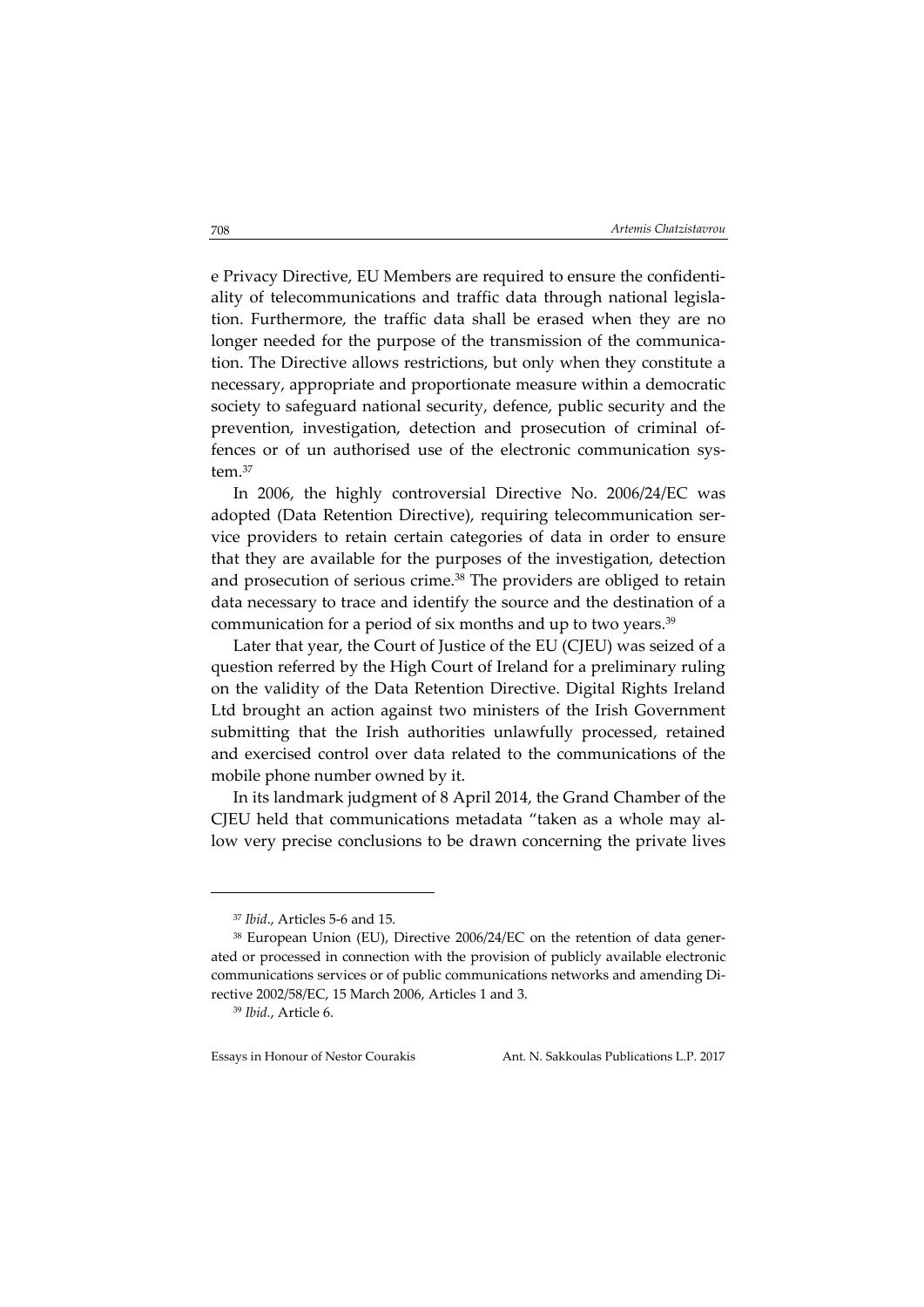of the persons whose data has been retained"40 and that the retention of these data for the purpose of access by the national authorities, "di‐ rectly and specifically affects private life".41 The interference was found to be "wide-ranging" and particularly serious. The CJEU pointed out that the retention and use of the data, without the knowledge of the subscriber, can cause in the minds of the people a feeling of being subject to constant surveillance.

The Data Retention Directive was, in essence, annulled, as the data retention obligations went beyond what was strictly necessary for the purpose of the fight against a serious crime and violated the EU Charter of Fundamental rights, as constituting serious interference with the fundamental right to the protection of personal data as per Articles 7 and 8 of the Charter.

This evolution almost immediately triggered two "sequel" cases to the Digital Rights Ireland that are currently pending before the CJEU. Tele 2 Sverige, a Swedish telecommunication services provider, and private parties in the United Kingdom are challenging their respective domestic data retention laws, based on the grounds that the CJEU used to annul the Data Retention Directive, as imposing general data retention obligations. The CJEU will have to make a pronouncement on the question referred that concerns the compatibility of national data retention laws to the Charter of Fundamental Rights of the EU and the EU e‐ Privacy Directive.42

On 19 July 2016, the Advocate General issued an opinion on the joined cases, which – even if not binding – validates general data retention obligations for electronic communications providers, provided that appropriate safeguards are in place. The opinion considers that

<sup>40</sup> CJEU, Joined Cases C‐293/12 and C‐594/12, *Digital Rights Ireland Ltd* v. *Minis‐ ter for Communications, Marine and Natural Resources and others*, Judgment, 8 April 2014, para. 27.

<sup>41</sup> *Ibid*., para. 29.

<sup>42</sup> CJEU, Joined Cases C‐203/15, *Tele2 Sverige AB* v *Post‐och telestyrelsen* and C‐ 698/15, *Secretary of State for Home Department* v *Tom Watson and Others*, Opinion of Advocate General, 19 July 2016, para. 2.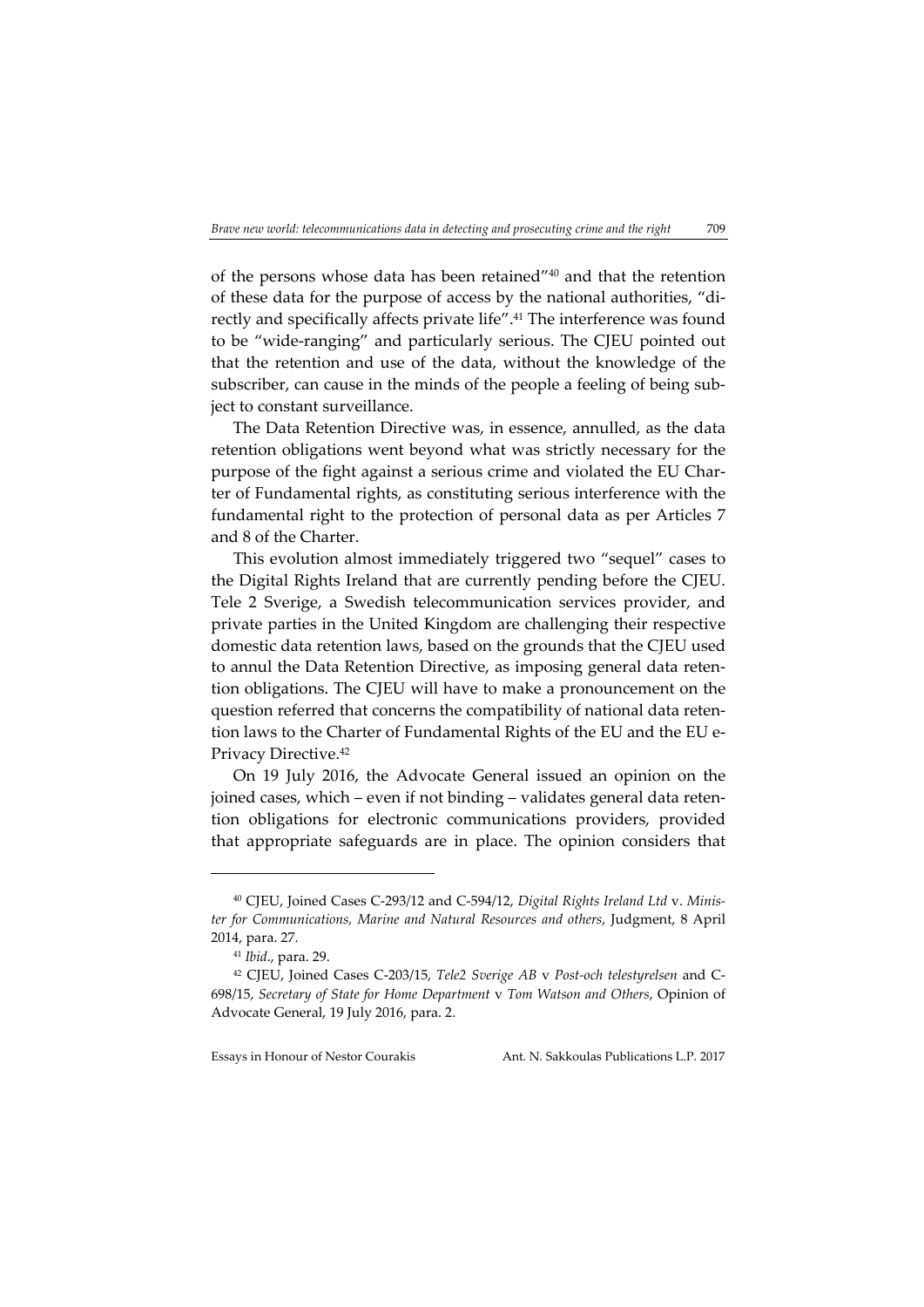such national legislation imposing general obligations upon telecommunications service providers to retain traffic data may be compatible with EU law, but only in relation to the fight against serious crimes and if accompanied by appropriate safeguards.<sup>43</sup>

In particular, the obligation to retain telecommunications data should be laid down by legislative or regulatory measures offering accessibility, foresee ability, and adequate protection against arbitrary in‐ terference. Further, it must respect the essence of the right to respect for private life and the right to the protection of personal data laid down by the Charter. With regards to the aim served, this should be the fight against serious crime and does not encompass ordinary of‐ fences or non-criminal proceedings. Access to, period of retention, protection and security of the data must be limited to what is strictly necessary. The principle of proportionality is also referred as one of the safeguards in the sense that serious risks caused by the general data retention obligation must not be "disproportionate to the advantages it offers in the fight against serious crime" in a democratic society.44

Such strict safeguards as listed in the opinion limit to the extent necessary the intrusion to personal life and an effort to draw the very thin line between the right to privacy and investigation and prosecution of serious crimes. The relevant judgement would hopefully pro‐ vide more clear guidance to the EU states and would allow for more harmonised domestic legislations.

#### 3. *Special Tribunal for Lebanon(STL)*

An interesting example from the international legal sphere can be seen at the jurisprudence of the STL, that has jurisdiction over persons responsible for the attack of 14 February 2005 resulting in the death of former Lebanese Prime Minister Rafiq Hariri and in the death or injury of other persons.45 The Prosecution's case against the four (currently) Accused relies to a great extent upon telecommunications data which,

<u> Andrew Maria (1989)</u>

Essays in Honour of Nestor Courakis Ant. N. Sakkoulas Publications L.P. 2017

<sup>43</sup> *Ibid.*, para. 7.

<sup>44</sup> *Ibid.*, para. 263.

<sup>45</sup> STL, Statute, Article 1.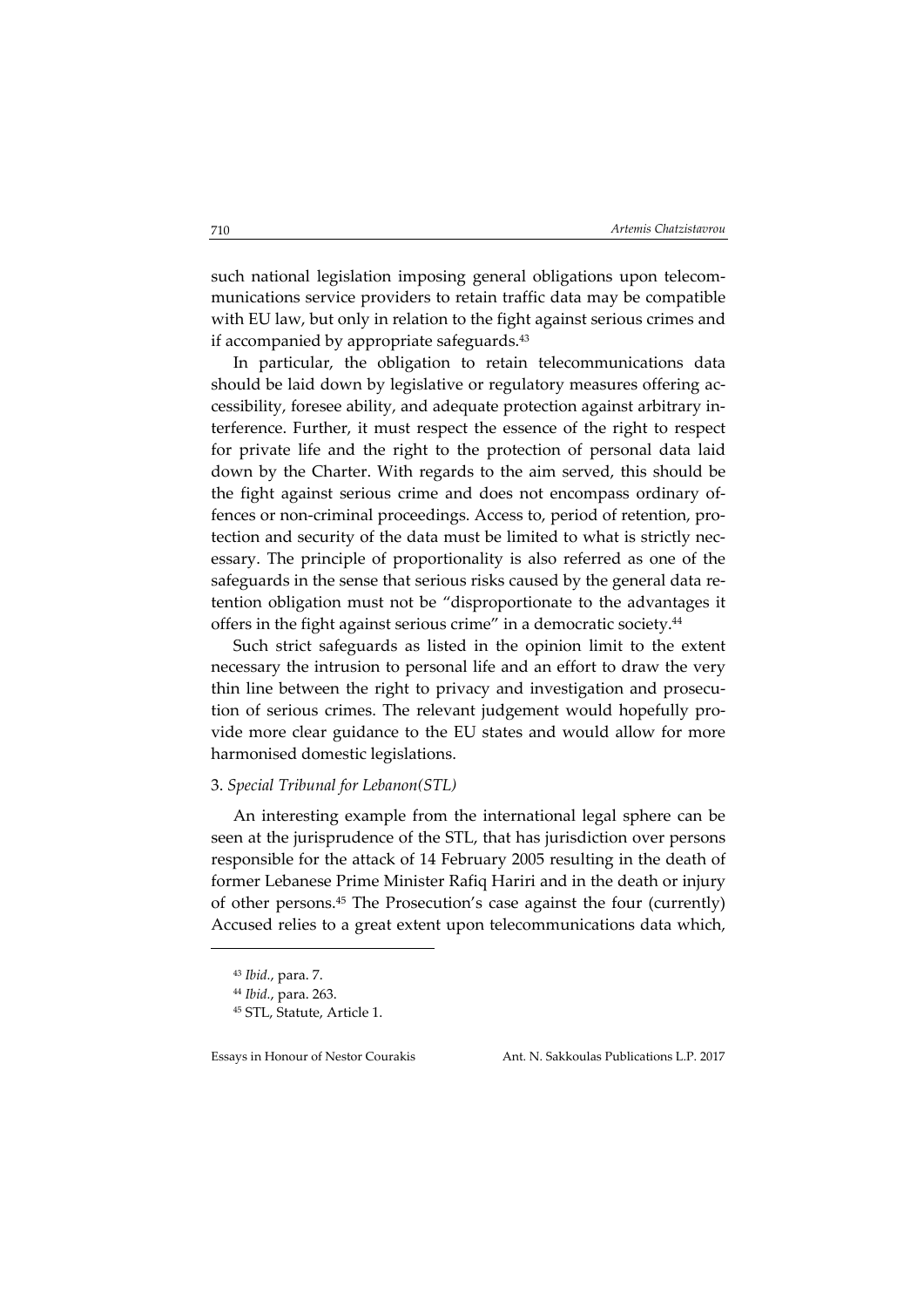according to the Prosecution, are collections of relevant portions of call data business records generated and maintained by three Lebanese communication service providers.46

According to Rules 149(C) and (D) of the Rules of Procedure and Evidence that provide the general rule of evidence admissibility, any relevant evidence which is deemed to have probative value can be ad‐ mitted, unless the probative value is substantially outweighed by the need to ensure a fair trial – in particular, if the evidence is obtained in violation of the rights of the suspect or accused.<sup>47</sup> Further, Rule 162(B) functioning as procedural safeguard allows for the exclusion of evidence if it has been obtained in violation of international standards on human rights.48

When the Prosecution filed applications to have the traffic data of the accused admitted into evidence, the Defence used this provision, along with evidence to demonstrate that the way in which the telecommunications data of the entire Lebanese population were obtained from Lebanon by the Prosecution of the STL and by its preceding UN International Independent Investigation Commission (UNIIIC) was in violation of the right to privacy. The Defence stressed the importance of a proper judicial oversight to verify the proportionality of the inter‐ ference in relation to the collection of the telecommunications data and their subsequent use as evidence and requested their exclusion.<sup>49</sup>

It is worth noting the Trial Chamber's *obiter dictum* recognising that "it is evident that human rights standards are evolving to include legal protection of metadata such as call data records from unwarranted dis‐

<sup>46</sup> STL, *Prosecutor* v. *Ayyash et al*., Case No. STL‐11‐01/T/TC, 'Prosecution motion for the admission of red-network-related call sequence tables and related statement', 28 January 2015, para. 2.

<sup>47</sup> STL, 'Rules of Procedure and Evidence', Rule 149.

<sup>48</sup> STL, 'Rules of Procedure and Evidence', Rule 162.

<sup>49</sup> STL, *Prosecutor* v. *Ayyash et al*., Case No. STL‐11‐01/T/TC, 'Oneissi consoli‐ dated response to the prosecution motions for the admission of call sequence tables', 16 February 2015, paras 36‐41.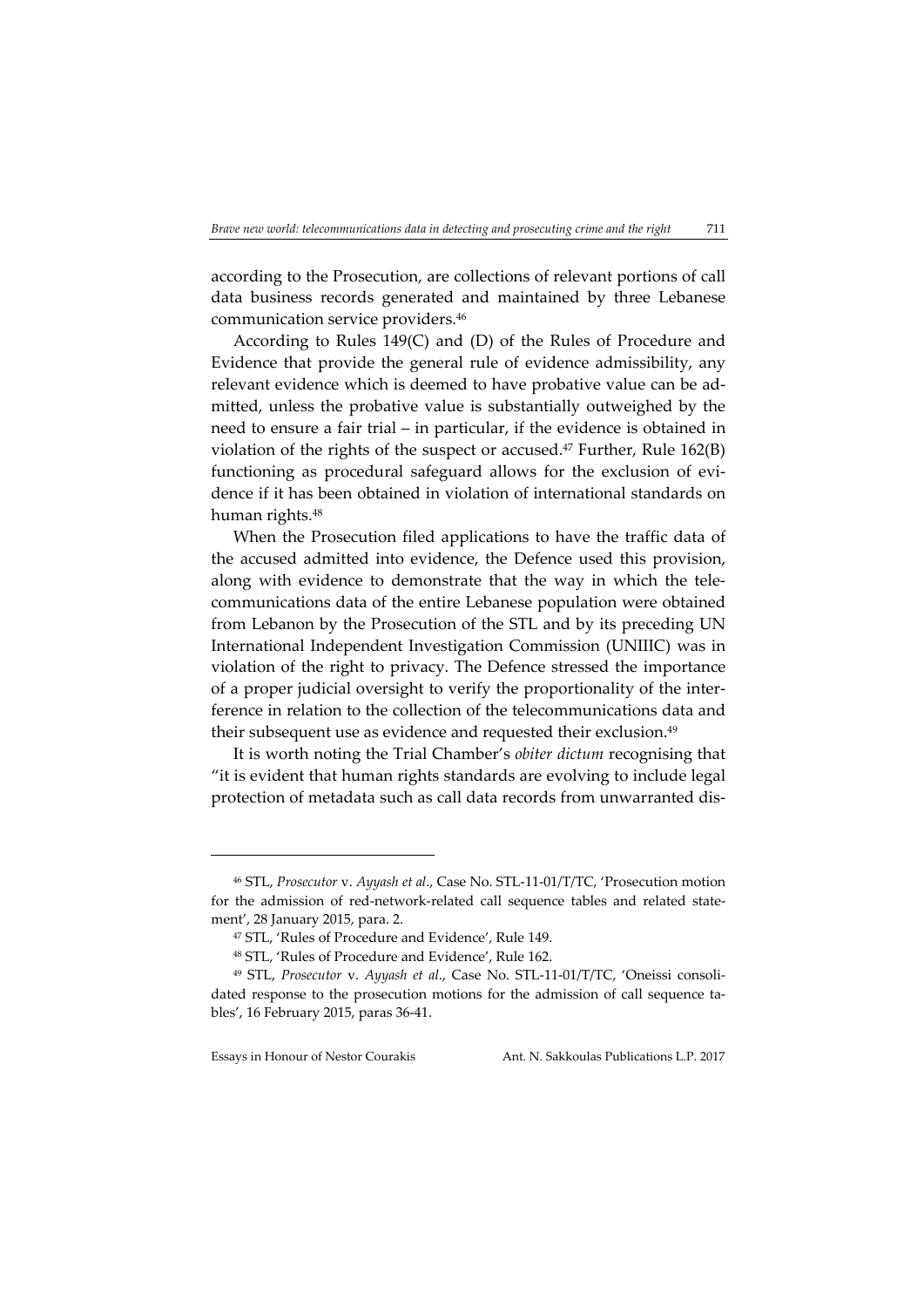closure to governments and law enforcement agencies".50 The Trial Chamber nonetheless rejected the Defence arguments. It held that while the collection of telephone metadata may constitute a restriction on the right to privacy, the transfer of the CDRs was neither unlawful nor arbitrary and there was no violation of international standards on human rights. The legal framework establishing UNIIIC and the STL was enough to provide the required legal authorisation for the transfer of data and no other independent judicial oversight was required. Moreover, the transfer was necessary and proportionate to the legitimate aim of investigating the attack of 14 February 2005; in particular, in light of the gravity of the attack under investigation and as long as it serves a narrow and legitimate forensic purpose. As access to the data is strictly limited to staff employed by the Prosecution, Defence Counsel, the Legal Representative for the Victims and the Judges, the intrusion to any right to privacy is minimal.<sup>51</sup>

The issue reached also the appellate stage with the Appeals Chamber upholding the Trial Chamber's decision. Most importantly, it held that there is a compelling case as to the CDRs protection by interna‐ tional standards on the right to privacy. However, it concludes that the transfer of the CDRs in the absence of judicial control did not violate the right to privacy in this case because their transfer was provided for by law, necessary and proportionate. <sup>52</sup>

## 4. *Greece*

The protection afforded by the Greek Constitution in article 9A is of particular interest as it is not common for the issue of privacy in relation to the collection of personal data to be dealt with at such a norma-

<sup>50</sup> STL, STL‐11‐01/T/TC, 'Decision on five prosecution motions on call sequence tables and eight witness statements and on the legality of the transfer of call data records to UNIIIC and STL's prosecution', 6 May 2015, para. 86.

<sup>51</sup> *Ibid*., paras 100‐110.

<sup>52</sup> STL, Case No. STL‐11‐01/T/AC/AR126.9, 'Decision on appeal by counsel for Mr Oneissi against the trial chamber's decision on the legality of the transfer of call data records', 28 July 2015, paras 47‐60.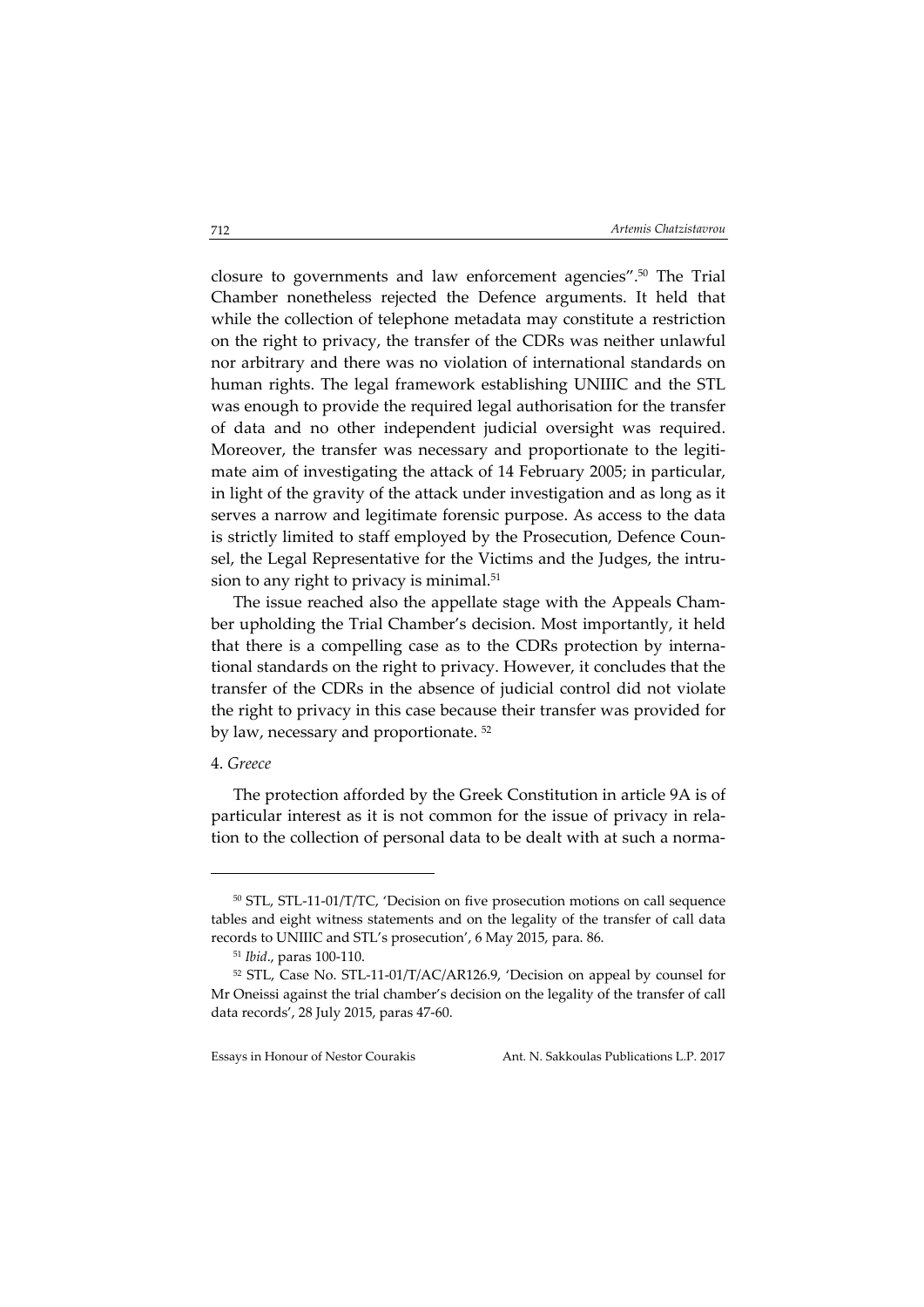tive level. Article 9A was introduced with the constitutional revision of 2001 and provides that:

713

*Every person has the right to be protected from the collection, processing and use, especially by electronic means, of their personal data, as specified by law. The protection of personal data is assured by an independent authority, which is established and operates as specified by law.*<sup>53</sup>

Further, Article 19 provides for an absolutely inviolable secrecy of communication, allowing though for exceptions where the judicial authority shall not be bound for reasons of national security or for the purpose of investigating especially serious crimes, as specified by law.54 The two Articles, when read in conjunction, offer a high level of protection, as the use of evidence acquired in violation of these provisions is prohibited.55 Further, Article 370A of the Greek Criminal Code penalises the illegal violation of the privacy of telecommunications, in particular when its scope is the representation not only of the content of the telecommunication, but also of the traffic and position data.<sup>56</sup>

The following example is not drawn from a criminal case and it concerns the use of content of telecommunications; it nonetheless contains certain pronouncements relevant to the problematic under examination in relation to the importance of an independent oversight mechanism.

In 2015, the Multi-member Court of First Instance of Thessaloniki was seized of a civil case where the parties brought as evidence registrations of SMS, without providing any judicial authorisation in rela‐ tion to their obtention. The Court held that SMS could not be used as evidence in civil proceedings, as this would entail a violation of the constitutional right to private life and of the right of privacy of communications, but also with reference to article 8 of the ECHR. There needs to be an official lift of the privacy of communications for such

<u> Andrew Maria (1989)</u>

Essays in Honour of Nestor Courakis Ant. N. Sakkoulas Publications L.P. 2017

<sup>53</sup> Greece, Constitution, Article 9A.

<sup>54</sup> *Ibid*., Article 19.

<sup>55</sup> *Ibid.*, Article 19(3).

<sup>56</sup> Greece, Criminal Code, article 370(A).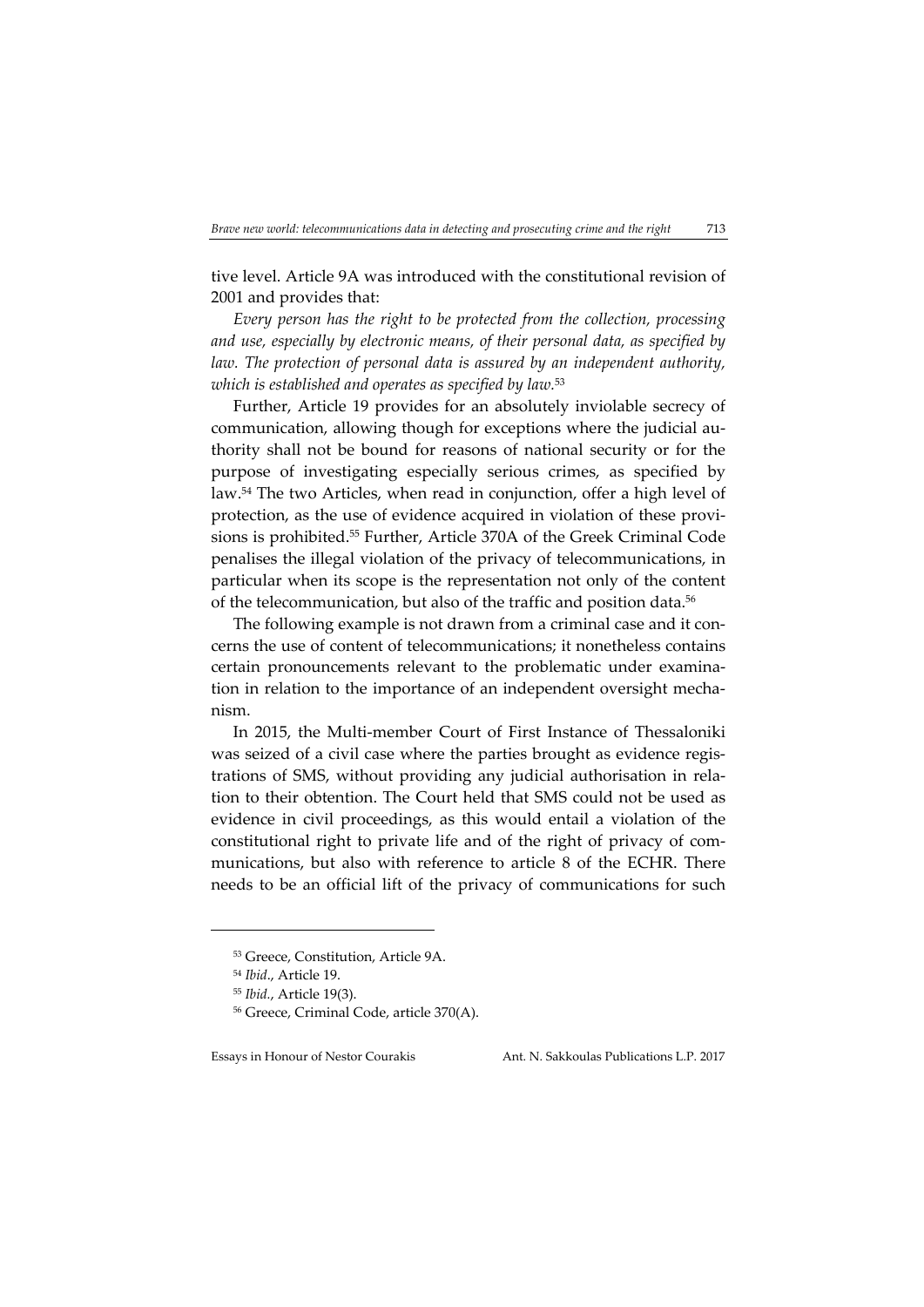evidence to be used even in civil proceedings.<sup>57</sup>

Of particular interest is the fact that the Court reached that conclusion without an objection or a claim from the parties, but based on its power to control *proprio motu* the legality of the obtained and used evidentiary material.

As a more general comment that is highly relevant to the debate, the Court held that the delivery of justice cannot be done at any price. The Court further linked the issue of privacy to the freedom of communication. The latter would be limited as everyone would live with the "depressing feeling"58 that any communication could be used against him, more so when the modern technical means provide broad possibilities of manipulation of the registrations; and when manipula‐ tion is difficult, if not impossible to be detected.

## 5. *Canada*

In Canada, the police make certain "production orders" to tele‐ communications services providers, with a view to obtain the traffic data of cell towers over a specified time period. During an investigation into a series of jewellery store robberies, two such orders reached companies Rogers and Telus. Rogers was required to provide call data records for all phones activated, transmitting and receiving data through 16 cell towers identified by a police officer, while Telus was required to provide similar information for all of its cell towers proximate to 21 municipal addresses. The companies found such orders particularly broad and onerous and applied for a court ruling so as to tailor these orders to respect the privacy interests of their subscribers and to conform to constitutional requirements. By way of illustrative example, Telus was ordered to disclose personal information of at least 9.000 individuals and Rogers had to provide 200.000 records related to 34.000 subscribers.

In relation to the legal framework, the Canadian Charter provides in

<sup>&</sup>lt;sup>57</sup> Greece, Multi-member Court of First Instance of Thessaloniki, 3256/2015. <sup>58</sup> *Ibid*.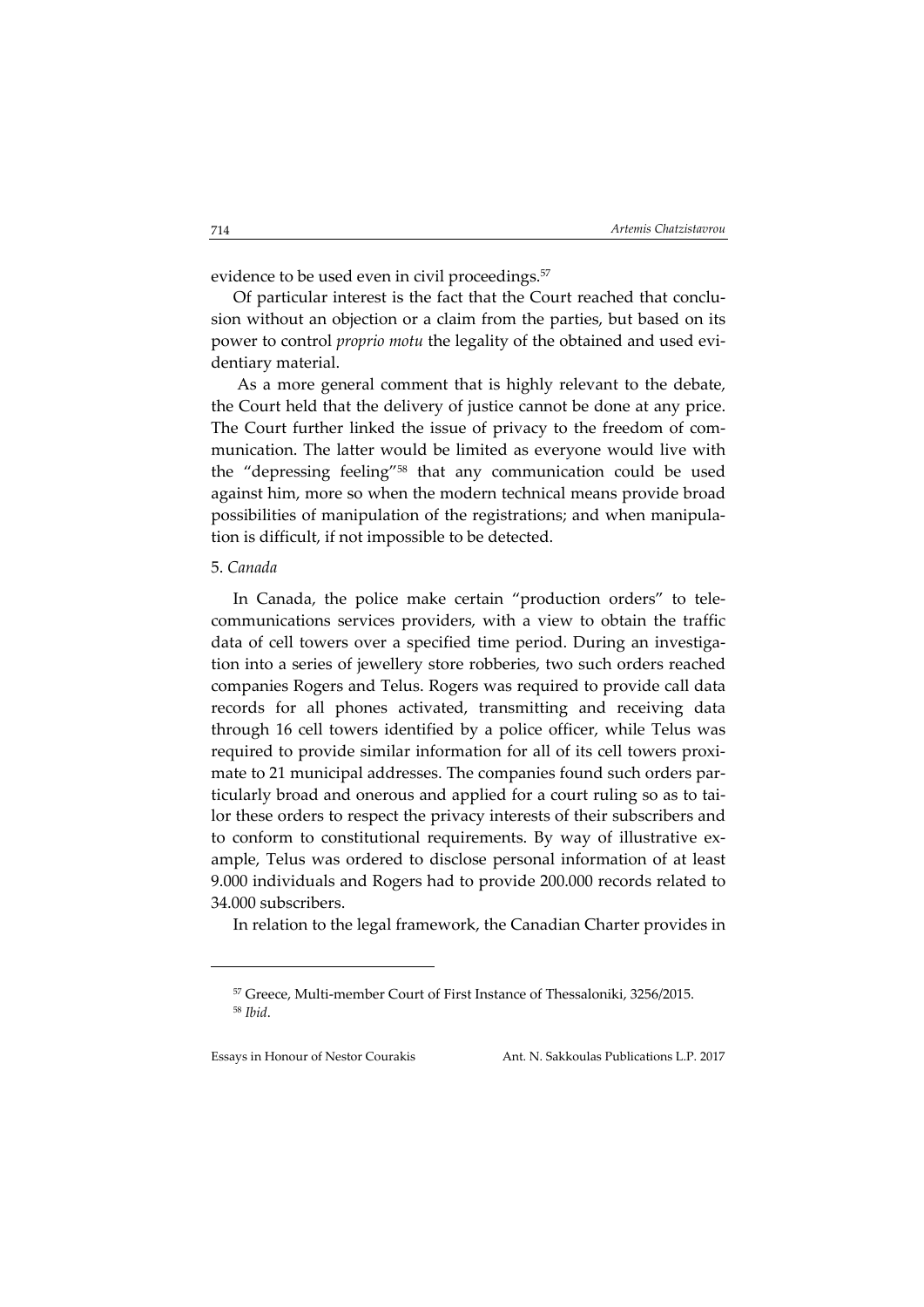Section 8 that "[e]veryone has the right to be secure against unreasonable search and seizure".<sup>59</sup> The Canadian Criminal Code, s. 492.2, requires judicial authorisation, on a "reasonable grounds to suspect" standard, to install transmission data recorders, which can capture the telephone numbers of persons sending and receiving communications.<sup>60</sup>

On 14 January 2016, the Superior Court of Justice of Ontario issued its judgment making some interesting findings of relevance to the problematic.61 Firstly, the Court found that citizens have a "reasonable expectation" of privacy in their cell phone records, based on the Criminal Code provision that requires judicial authorisation on "rea‐ sonable grounds to suspect".<sup>62</sup> It further found that actually the telecommunications providers have standing to assert the privacy interests of their clients not only based on their contractual obligations, but also so that justice is properly delivered.<sup>63</sup>

It was further held that the Production Orders to the providers that formed the basis of the police requests for obtaining the call data re‐ cords were overly broad and far beyond what was reasonably necessary to gather evidence concerning the commission of the crimes under investigation.<sup>64</sup>

Of particular interest are certain useful guidelines provided in the judgment with a view to minimise the intrusion to privacy. According to these guidelines, when police makes such production orders it has to provide: i) an explanation in the Production Order that the request is made in accordance to the principle of incrementalism and minimal in‐ trusion; ii) an explanation as to the relevance of the requested parame‐ ters (date, time, cell towers) for the investigation; iii) an explanation as

<u> Andrew Maria (1989)</u>

Essays in Honour of Nestor Courakis Ant. N. Sakkoulas Publications L.P. 2017

<sup>59</sup> Canada, 'Canadian Charter of Rights and Freedoms', section 8.

<sup>60</sup> Canada, Criminal Code, s. 492.2.

<sup>&</sup>lt;sup>61</sup> Canada, Superior Court of Justice of Ontario, R v Rogers and Telus, Judgment, 14 January 2016.

<sup>62</sup> *Ibid*., para. 31.

<sup>63</sup> *Ibid*., paras 37‐38.

<sup>64</sup> *Ibid*., para. 43.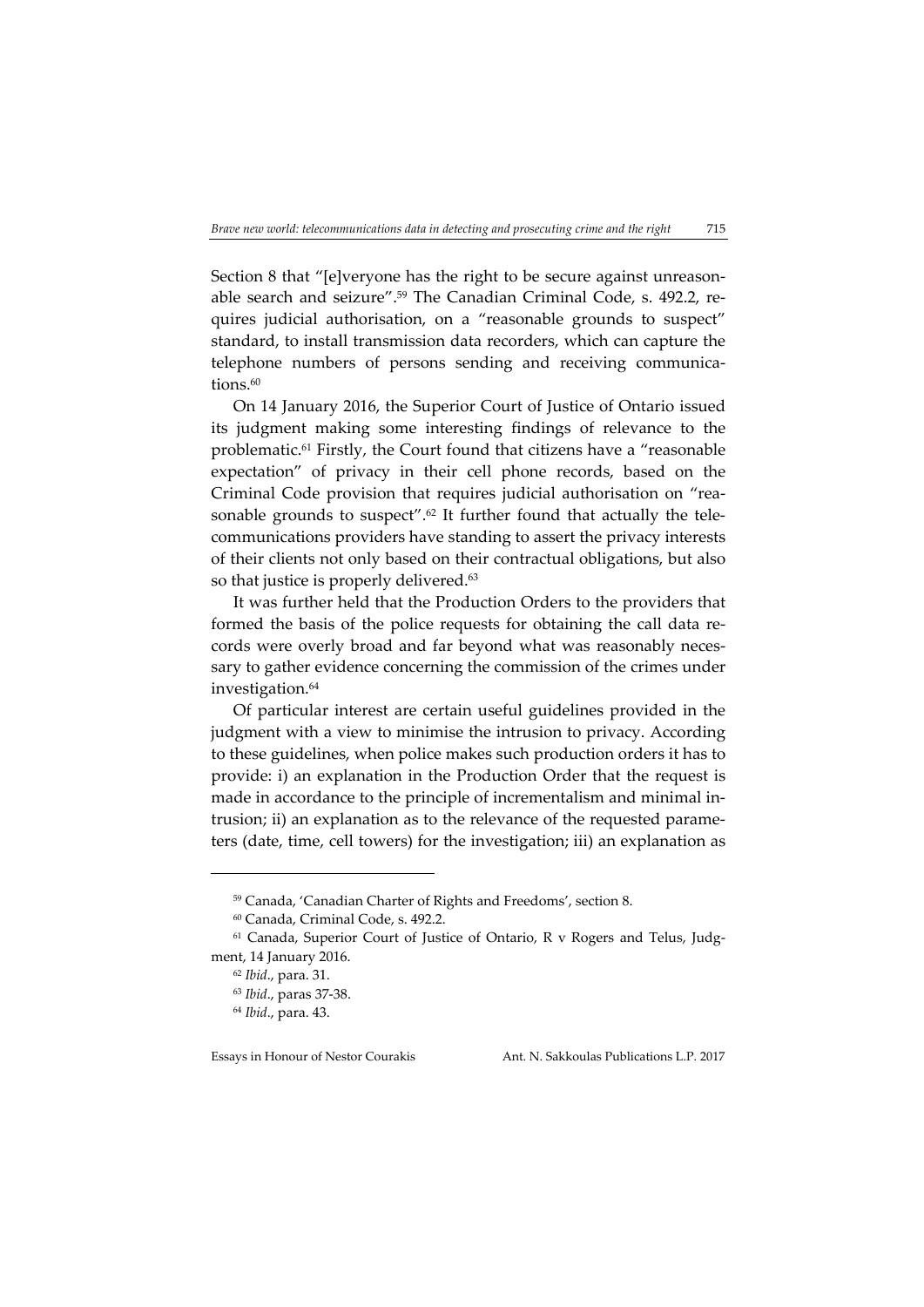to the relevance of the types of records; iv) listing of other parameters permitting a narrower search and producing fewer records; v) a re‐ quest for specified data, instead of a request for the underlying data; vi) justification for request of underlying data; and vii) confirmation that the types and amounts of data can be meaningfully reviewed.<sup>65</sup>

## **Epilogue: Are We Brave Enough?**

It becomes evident that international and domestic human rights law texts and practice are becoming braver in providing protection to call data records from arbitrary and unwarranted collection disclosure to and use by law enforcement agencies and governments. The latter also become braver in realising the importance of these data for crime detection and prosecution and in requesting access to them more often. It is evident, as well, that the protective framework for privacy is based on sporadic practice, but it seems to evolve on a common ground and to contain at least principles and guidelines that, if harmonised, could contribute to make this brave new world function.

There is, however, a need for an agreement on an updated defini‐ tion of the notion of privacy that is consistent with the current circumstances and the technological developments. By way of illustrative example, ICCPR was adopted fifty years ago and was interpreted only twenty‐two years later for the first time.The core content, but mostly the limitations to the right to privacy, need to be reviewed and developed with a view to make them address the reality and the needs not only for today, but also for tomorrow. The Special Rapporteur on pri‐ vacy has highlighted that there appears to be a certain consensus amongst several stakeholders for an additional protocol to Article 17 of the ICCPR<sup>66</sup> and he has actually been "urged to promote the start of negotiations on such a protocol with his first mandate".<sup>67</sup> However,

<sup>65</sup> *Ibid*., para. 65.

<sup>66</sup> 'Report of the Special Rapporteur', para. 46.

<sup>67</sup> https://icdppc.org/wp‐content/uploads/2015/02/Resolution‐on‐Cooperation‐ with‐UN‐Special‐Rapporteur‐on‐the‐Right‐to‐Privacy.pdf(last accessed 11 Novem‐ ber 2016).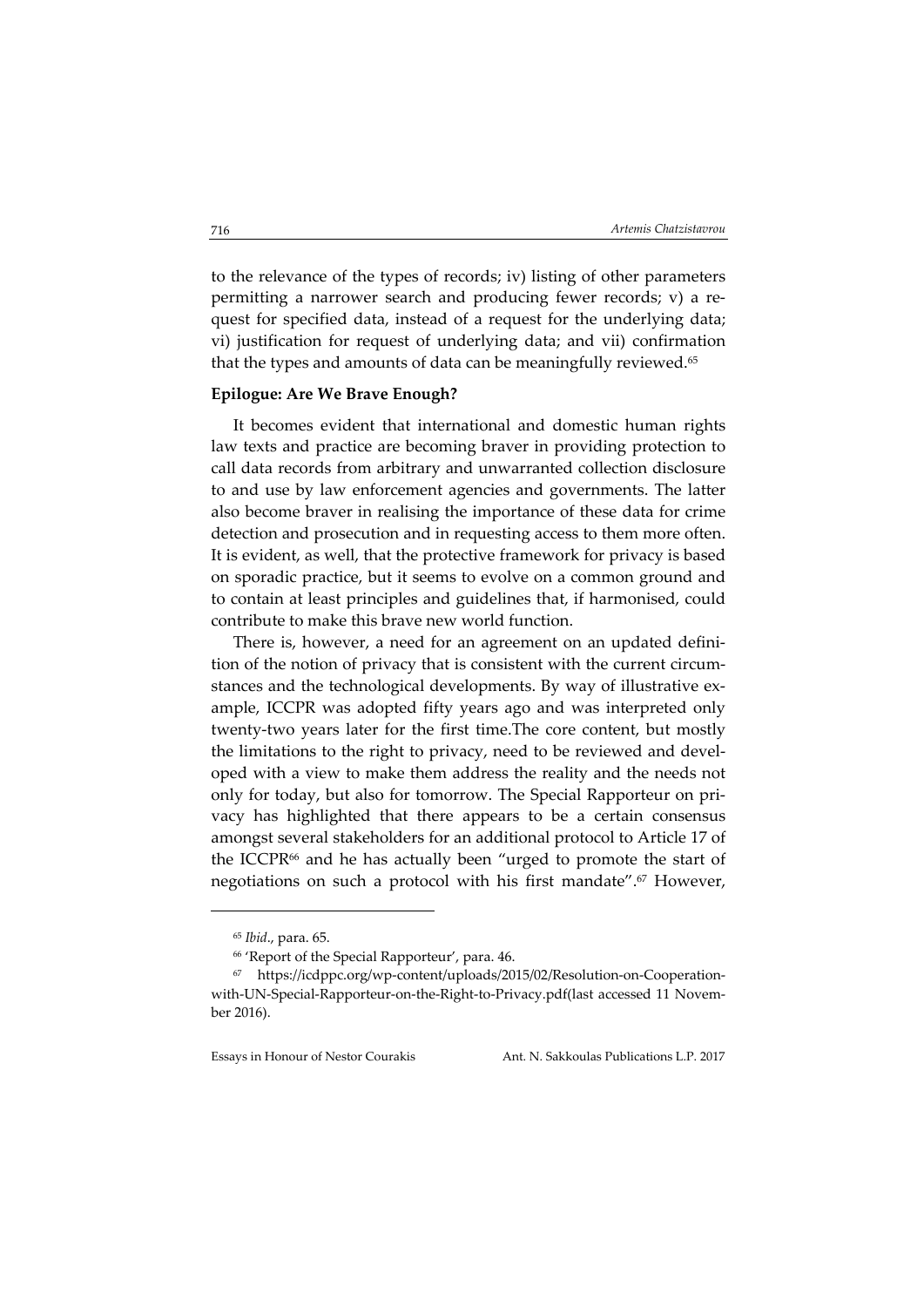consensus needs to be reached beforehand in relation to a common understanding of what is to be protected and which are its limits. In the world of today, to which extent is privacy desirable, in relation to security, crime detection, and prosecution? The Special Rapporteur invited all actors in the field to contribute to such developments for an improved understanding of the right to privacy and is convinced that significant progress is possible.<sup>68</sup>

While speed might be a characteristic of technology, it is not equally applicable to legal advancements. The fact that the right to privacy and its limitations by the use of telecommunications data for law enforcement purposes is in the centre of recent legal debate, does not automatically entail quick legislative reactions. Such reactions are even more challenging in an effort to actually harmonise globally the legislative framework. Already at an EU level – a more limited environment – , the relevant regulation evolved gradually during the last twenty years, but still without reaching a common understanding. The Data Retention Directive has been practically annulled, while there are live issues as to whether national laws are in accordance to the ePrivacy Di‐ rective or even harmonised.

The main question to be answered is, finally, which are the limits to privacy? From the jurisprudence presented above, we can at least identify, as a common ground, that there is a reasonable expectation from the citizens for privacy as a minimum. This reasonable expectation is at a first step safeguarded by the principles of legality, necessity and pro‐ portionality. However, these principles are interpreted in various ways as there is always a case by case basis assessment.

It is understandable that states would not cede their sovereign pre‐ rogative in the law enforcement realm. However, there is a need for harmonisation, as this debate is recurring and it affects more civil liberties than just the right to privacy. As already explained, the UN HR Committee recently appointed the Special Rapporteur on the broader issue of privacy with a mandate for three years. Although this mandate

<sup>68</sup> 'Report of the Special Rapporteur', para. 2.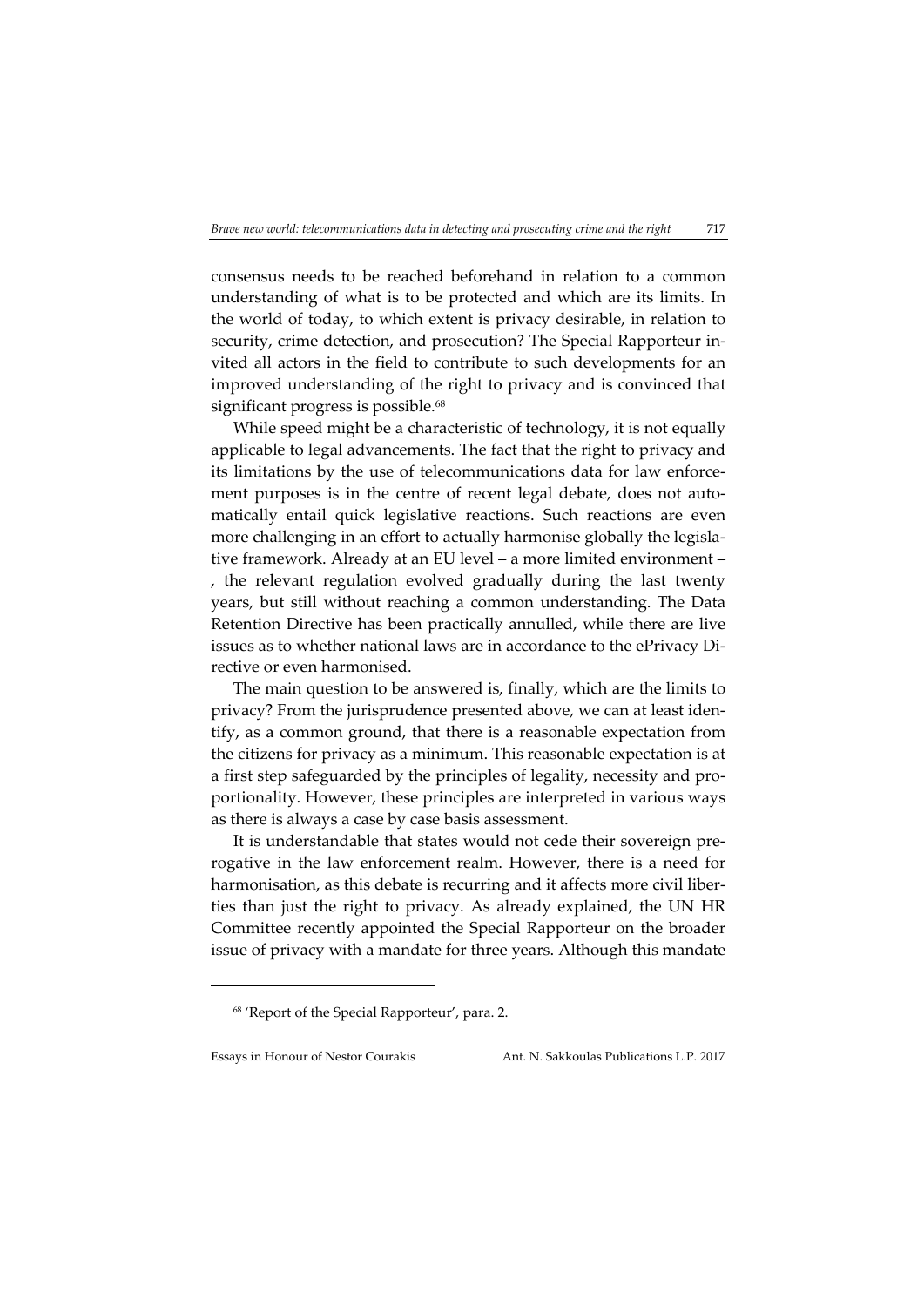is limited for the moment and we are yet to see a more detailed second report, it is believed that he could play a more permanent and active role.

It would be unrealistic to imagine him as a global regulating author‐ ity performing a case by case assessment for each and every request to lift the privacy of telecommunication data. However, by collecting and analysing the existing legal frameworks and jurisprudence, the Special Rapporteur could prepare and suggest a list of guidelines that could be followed domestically as soft law. Such list could be revisited annually, allowing for flexibility and adaptability to the exigencies of our reality. The guidelines provided by the Court of Ontario are an excellent example of jurisprudence that could be applicable in any situation of lift of privacy anywhere in the world.

Another way to regulate and harmonise globally this problem is by recognising that the protection of privacy in relation to the collection and use of telecommunications data for the detection and prosecution of crime is slowly forming international customary law. The STL Trial Chamber's *obiter dictum* about the evolution of human rights "stan‐ dards" is pointing to this direction. The difficulty is that we might observe enough state practice, but it is often fragmented and even contradictory to form a concrete *opinion juris* and to be crystallised into a rule of customary international law. As mentioned above, the CJEU found the Data Retention Directive as interfering with the right to pri‐ vacy, while in the currently pending cases, the Advocate General has suggested that data retention under certain conditions does not constitute interference. The anticipated judgement will be an important addi‐ tional element to the relevant practice. The first judgment of ECHR on this problematic is also expected to make some shaping pronounce‐ ments and to advance the development of a possible customary rule.

The ethical aspect and the impact of this situation on citizens should be always taken into consideration, as we are not far from that situation that was pointed out by the Greek Court of First Instance, where everyone would live with this "depressing feeling" that their personal life and communication is captured on means that can be manipulated